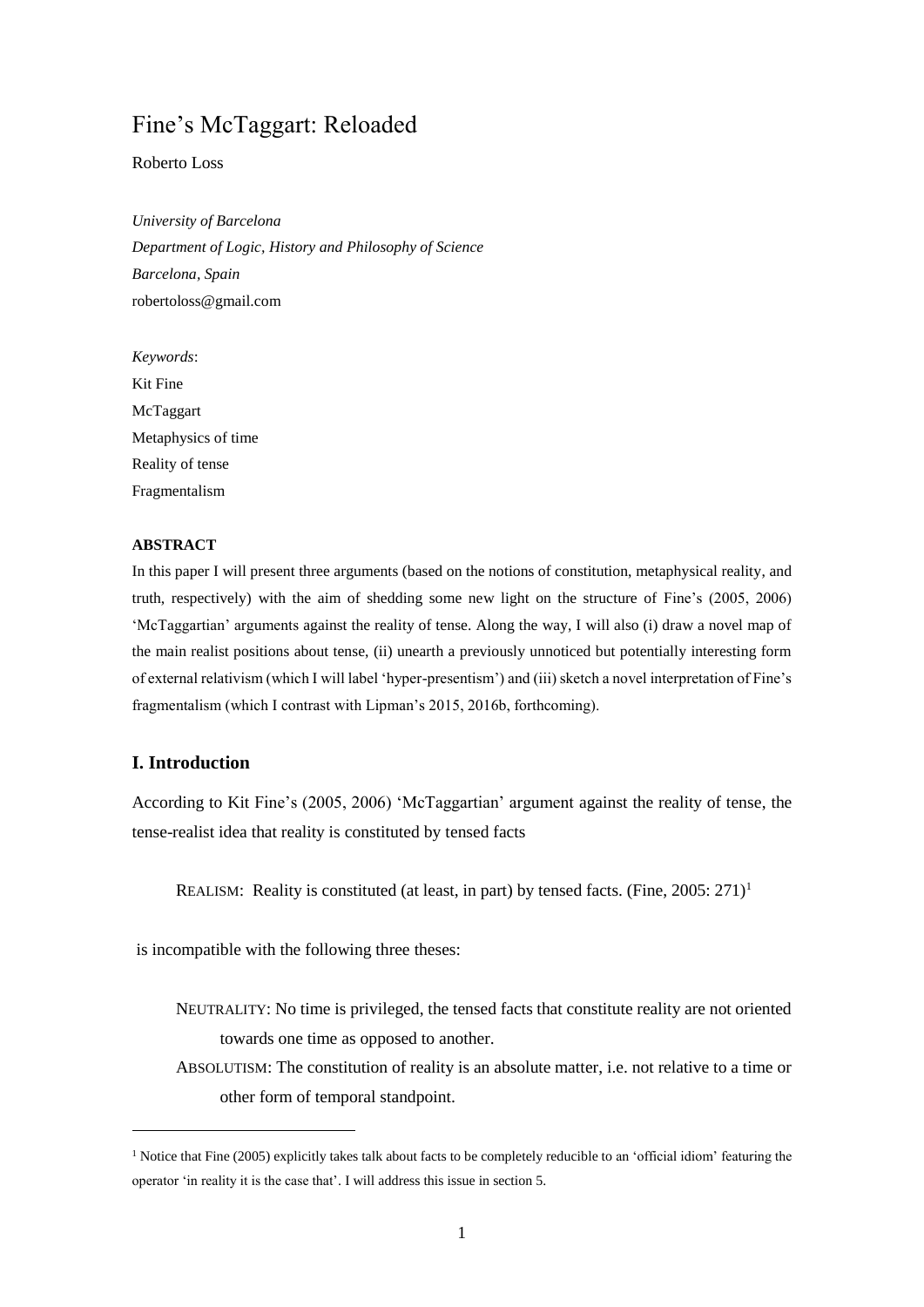# COHERENCE: Reality is not contradictory, it is not constituted by facts with incompatible content. (Fine, 2005: 271)<sup>2</sup>

It appears fair to say that both Fine's arguments and his novel map of 'standard' and 'nonstandard' forms of tense-realism represent one of the most interesting contributions to the philosophy of time in recent years. However, despite all the attention and interest it has attracted in the literature, Fine's discussion of tense-realism has often been met as posing a certain interpretative challenge, which has sometimes even lead to question its very intelligibility.<sup>3</sup> As a result, there seems to be no clear consensus in the literature, as of today, on how *exactly* Fine's arguments and 'non-standard' realist positions are to be interpreted. For this reason, the aim of this paper is to present and articulate three structurally similar arguments (based on the notions of constitution, metaphysical reality, and truth, respectively), which seem to capture in a clear and simple way at least the spirit (if not the letter) of Fine's original arguments.

The 'argument from constitution' follows the lines of Fine's original argument targeting the realist idea that reality is constituted by tensed facts. The 'argument from reality' takes its steps from Fine's 'reductionist' idea that talk about facts can always be dispensed for by using a reality operator 'in reality, it is the case that'. Finally, the 'argument from truth' stems directly from an interpretation of Fine's fragmentalism (which I will contrast with Lipman's 2015, 2016b, forthcoming) that is in turn animated by the idea that Fine's reality operator should be taken to be factive.

Along the way, I will also show how is it possible to re-draw Fine's map of possible tenserealist positions in an intuitive and seemingly natural way. This will allow me to unearth a potentially interesting version of relativist tense-realism (which I will label 'hyper-presentism') that appears to have gone unnoticed in the literature so far. In addition, I will argue that the three arguments presented appear to be deeply inter-connected not only by some intuitive ideas concerning the 'derivative' character of conjunctions and mereological fusions, but also by some seemingly plausible principles (at least in this context) concerning truth and truthmaking.

Although reasons of space will force me to leave many important issues and questions for another occasion, my hope is that despite its mainly expository character, this work may

 $2 \text{ In this paper I will only focus on the more detailed presentation of the arguments given in Fine (2005).}$ 

 $3$  Consider, just as a way of example, the following passages taken from the recent literature: 'It would seem, then, that non-standard realism does not constitute a genuine alternative. It is the conceptual gesture that results from trying to do full justice to our intuitive picture of passage. That picture is composed of incompatible elements which together deprive it of literal content' (Deng, 2012: 28-9); '[…] if we cling to the standard understanding of incompatibility, then fragmentalism risks being outright unintelligible (Lipman 2015: 3125); 'But does [Fine's] argument succeed? One difficulty in answering this question is that it is far from obvious how the four principles are to be understood' (Correia and Rosenkranz, 2012: 309).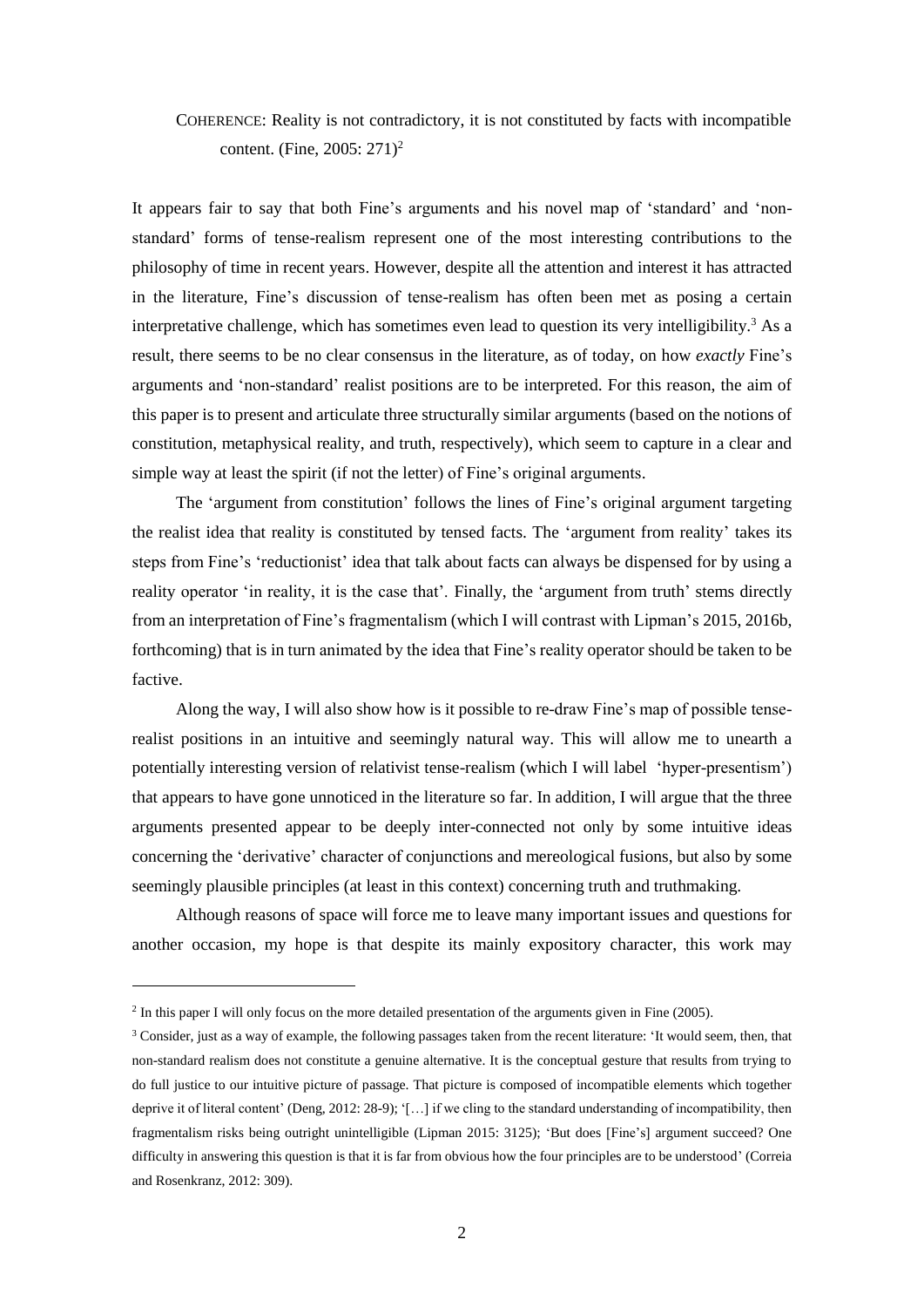nevertheless begin to shed some new and interesting light both on 'Fine's McTaggart' and on the general question of how to adequately chart the fascinating, if perilous, landscape of tenserealism.

## **II. Absolutism, Neutrality and Coherence**

An important clue on how to properly interpret Neutrality, Absolutism, and Coherence can be found in section 4 of Fine (2005), which is dedicated to the 'sophisticated' version of Fine's McTaggart. <sup>4</sup> There, Fine begins to (re-)present his argument by stating that, when it comes to the idea that reality is constituted by tensed facts, tense-realists face a choice, as they can take their notion of constitution to be either

- (F1) tensed or tenseless,
- (F2) relative or absolute,

-

(F3) coherent or incoherent. 5

In this paper I will assume, for simplicity's sake, that realists are in possession of a *basic* notion of constitution. Given this assumption, three important points immediately follow from the choices represented by (F1)-(F3). First, since (F2) and (F3) are clearly ways to express the idea that realists must decide whether to accept Absolutism and Coherence, (F1) allows us to interpret Neutrality as the idea that the basic notion of constitution is *tenseless*. Second, it follows from merely combinatorial considerations that there are actually *eight* tense-realist positions resulting from (F1)-(F3) (see Figure 1 below). Finally, Fine's argument can be presented as an argument that is directed against the tense-realist position holding that the basic notion of constitution is both *tenseless* (by Neutrality), *absolute* (by Absolutism), and *coherent* (by Coherence) (I will call this position 'Naïve Realism').

<sup>4</sup> In his 'sophisticated McTaggart' (2005: section 4) Fine considers the possibility that realists may use some non-basic notion of constitution (for this reason he uses in his second argument the word 'composition' instead of 'constitution' to signal that said notion may not be basic). He also considers the possibility that the realist, faced with the McTaggartian objection, may reject the idea that there is a basic notion of constitution and embark thus on an *infinite regress*, which he clearly considers to be vicious. For simplicity's sake in this paper I take tense-realism as equipped with a basic notion of constitution and leave a discussion of the alleged viciousness of such an infinite regress for another occasion. Among others, see Bliss (2013, 2014), Morganti (2009) and Tahko (2014) for recent criticism of the idea that infinite regresses and circularities in explanation are always vicious.

<sup>&</sup>lt;sup>5</sup> 'The argument from these new assumptions can now be stated. Suppose the realist asserts his position using some notion of composition. It can be tensed or tenseless, relative or absolute, coherent or incoherent. However, we know from the original argument that it cannot conform to all four assumptions' (Fine 2005: 274; see also footnote 4).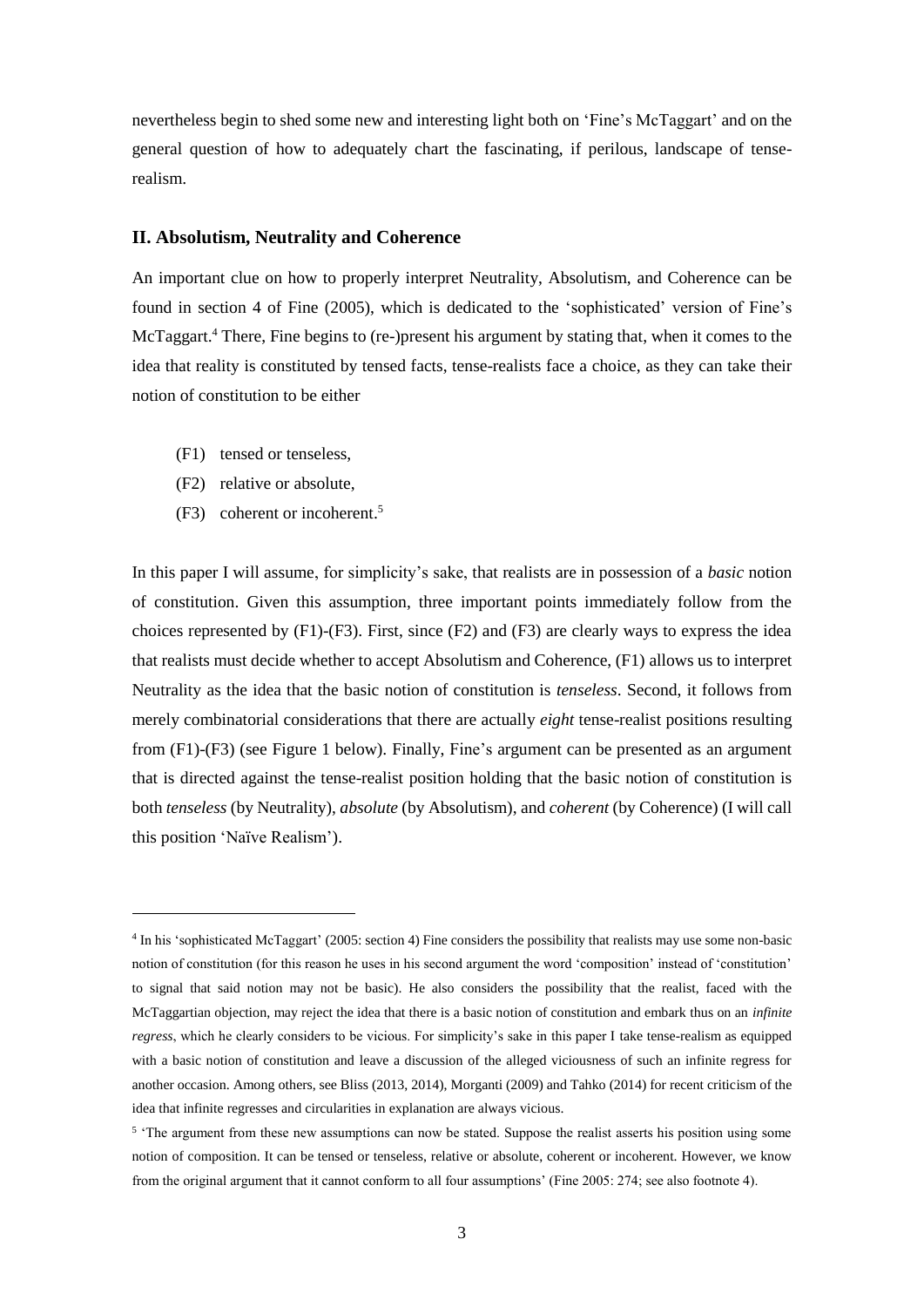How are then Absolutism, Neutrality, and Coherence to be properly formulated in light of (F1)-(F3)? Let's begin with (F2) first. As it seems fairly intuitive and natural, I will simply assume that to be an absolutist about the basic notion of constitution is to take it to be expressed by a *monadic* predicate, whereas to be a relativist is to take it to be expressed by a *relational* predicate instead:

ABSOLUTE CONSTITUTION:  $C(f)$  (*'f* constitutes reality absolutely') RELATIVE CONSTITUTION:  $C_t(f)$  (*'f* constitutes reality relative to time *t*')<sup>6</sup>

As for (F1), I propose to take the question about whether the relevant notion of constitution is tensed or tenseless as the question about whether sentences of the form '*f* constitutes reality (absolutely or relative to a time *t*)' are sensitive to tense-theoretical embeddings. Consider, in fact, a run-of-the-mill eternalist who takes it to be a tenseless truth that, say, Caesar crossesthe Rubicon in 49 BC. One might think that such an eternalist is committed to claiming that it doesn't make sense to say things like '*It was the case two days ago that* Caesar crossed the Rubicon in 49 BC' or '*It will be the case two weeks from now that* Caesar crossed the Rubicon in 49 BC'. However, she appears to be perfectly in position to accept such claims, insofar as she also claims that tenseless sentences like 'Caesar crossed the Rubicon in 49 BC', if true, are *always* true and, if false, *always* false. What is important for eternalists is in fact the idea that tenseless sentences cannot *change* their truth value and thus cannot be sometimes true *and* sometimes false. This, however, is perfectly compatible which with their being embeddable by temporal operators.

Let then ' $\vec{A}$ ' and ' $\vec{S}$ ' stand for the operators 'it is always the case that' and 'it is sometimes the case that'. <sup>7</sup> The question about whether the notion of constitution is tenseless or tensed may thus be recast as the question about whether the following rule of 'alwaysation' is valid:

# ALWAYSATION:  $Sp \vdash Ap$  (from 'It is sometimes the case that p, infer 'It is always the case that *p*')

$$
Ap =_{df} p \land \sim P \sim p \land \sim F \sim p
$$
  
Sp =\_{df} p \lor Pp \lor Fp

<sup>6</sup> This is also the route initially taken by Correia and Rosenkranz (2011: 43). However, they then proceed to define Absolutism as the position according to which 'The basic notion of constitution is absolute (*eternalism*), or it is relative but there is no factual variation (*sempiternalism*)' (2011: 56). According to the present approach, this is a mistake. The issue about whether facts constitute reality at every time (in a sense of constitution that may or may not be basic) is (at least in principle) *orthogonal* to the issue about whether the basic notion of constitution is absolute or relative. In this sense, Correia and Rosenkranz's 'sempiternalism' qualifies here as a kind of *relativism*.

<sup>&</sup>lt;sup>7</sup> 'A' and 'S' may be defined by means of the familiar temporal operators 'It will be the case that p' ('F') and 'it was the case that  $p'$  ( $'P'$ ) as follows: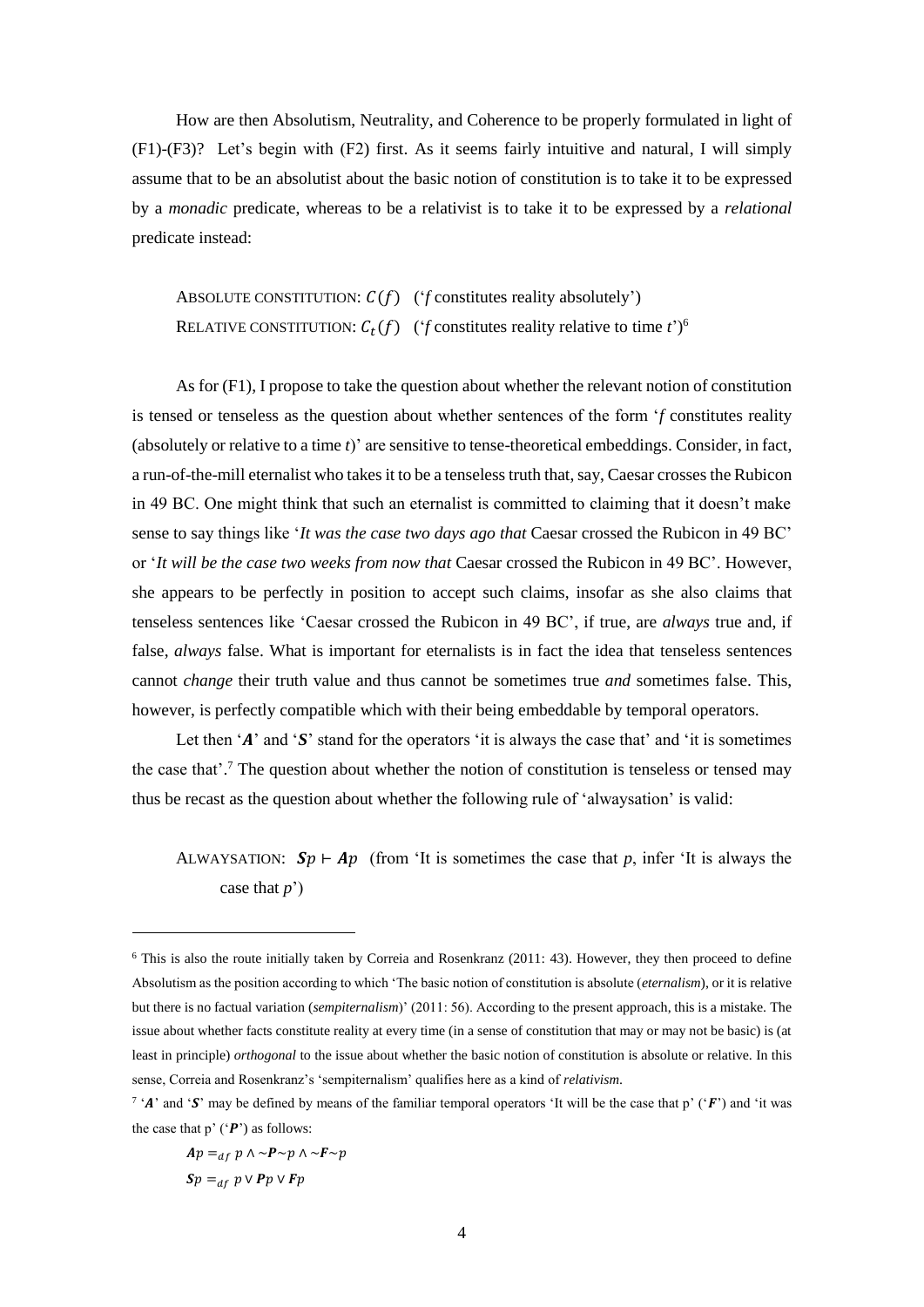Notice that, since the always-operator is most plausibly taken to be factive

ALWAYS-FACTIVITY:  $Ap \vdash p$ 

Alwaysation entails that also the sometimes-operator is factive:

SOMETIMES-FACTIVITY:  $Sp \vdash p$ 

Therefore, since also the operator 'it is now (or presently) the case that'  $'(\mathbf{N}')$  is also factive

NOW-FACTIVITY:  $Np \vdash p$ ,

it follows that, if Alwaysation is rejected, only facts *presently/now* constituting reality are guaranteed (by Now-Factivity) to constitute reality, whereas there is no guarantee that reality is also constituted by facts that *used* to constitute reality or that *will* constitute reality.<sup>8</sup> In this sense, if Alwaysation is rejected, the present seems indeed to be the privileged time reality is 'oriented towards' (Fine 2005: 271; 273), consistently with what Fine says about his 'presentism' (for simplicity's sake, in what follows we can take Neutrality to just be the thesis that the sometimesoperator is factive).

Finally, (F3). Fine presents fragmentalism as the idea that reality is not 'of a piece'

Under [fragmentalism], we give up the idea that reality is of a piece. Reality will divide into fragments, no two of which can be regarded as belonging to a single coherent whole. (Fine 2005: 262)

Under such a view, reality will be fragmentary. Certain of the facts constituting reality will 'cohere' and some will not. Any fact is plausibly taken to belong to a 'fragment' or maximally coherent collection of facts; and so reality will divide up into a number of different but possibly overlapping fragments. (Fine 2005: 281)

This suggests that the notion of coherence that is central to the definition of fragmentalism may be expressed by means of the following principles (interpreting  $\leq$ , for the time being, as 'belonging'):

<sup>8</sup> In this passage I am assuming Absolutism for simplicity's sake.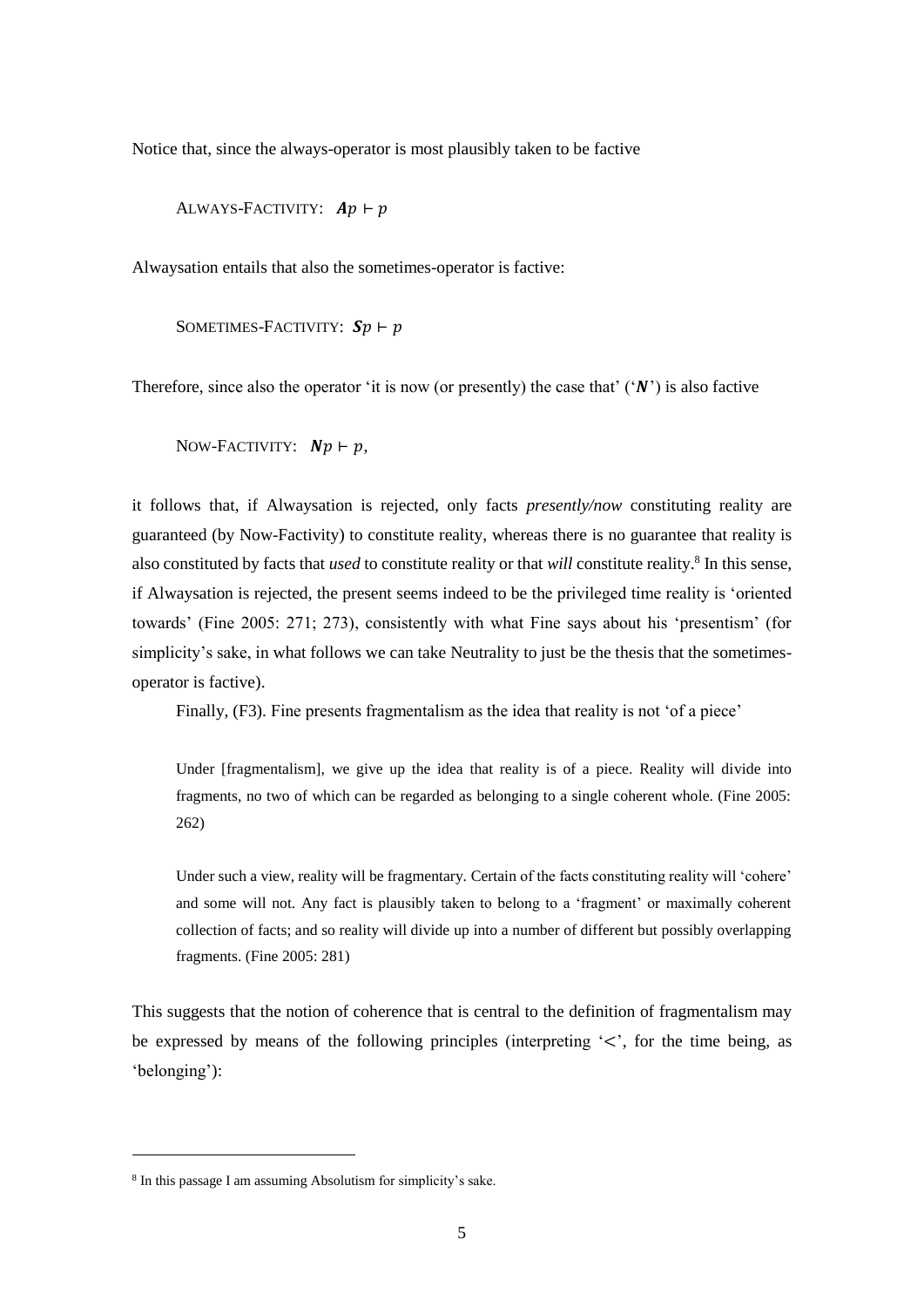ABSOLUTIST COHERENCE\*:  $C(a)$ ,  $C(b)$  ⊢  $\exists x (C(x) \land a < x \land b < x)$ RELATIVIST COHERENCE\*:  $C_t(a)$ ,  $C_t(b)$   $\vdash \exists x (C_t(x) \land a < x \land b < x)$ 

These principles say that, if any two facts  $a$  and  $b$  constitute reality (absolutely/relative to a time *t*), then there is a fact *x* such that (i) *x* constitutes reality (absolutely/relative to a time *t*) and (ii) both  $\alpha$  and  $\beta$  belong to  $\alpha$ . The notion of 'belonging' used in this definition is admittedly obscure and it would certainly be a theoretical advantage if it could be reduced to more familiar notions. For this reason, I propose here to adopt the idea that facts are endowed with *mereological structure* and to interpret the relevant notion of 'belonging' by means of the notion of *parthood*.

If we endorse the definitions of coherence just given and interpret  $\leq$  as parthood, fragmentalism becomes the claim that for some pair of facts there is *no* fact having both of them as parts (which would entail that there is no fact constituting reality that has *all* the facts constituting reality as parts). However, for reasons that will become clear below (section 6.2), I prefer here to assume a weaker position and take instead fragmentalism as the theory rejecting the idea that, for any two facts  $a$  and  $b$ , if both  $a$  and  $b$  constitute reality, then also *their binary fusion* ( $(a + b)$ ) constitutes reality. I take thus the notion of coherence to be best expressed by means of the following principles:

ABSOLUTIST COHERENCE:  $C(a)$ ,  $C(b)$  ⊢  $C(a + b)$ RELATIVIST COHERENCE:  $(a), C_t(b) \vdash C_t(a + b)$ 

# **III. Naïve Realism and temporal variegation**

Fine explicitly takes Realism to be incompatible with the conjunction of Neutrality, Absolutism and Coherence only insofar as it is accompanied (as it seems indeed highly plausible) by the idea that reality is 'reasonably variegated' over time:

VARIEGATION: any reasonable view of how temporal reality might be constituted should allow for its being reasonably variegated over time; and presumably it will then be constituted by incompatible facts, i.e. by facts with incompatible contents. (Fine, 2005: 272)

A potential difficulty in formulating this notion of 'variegation' (as I will call it) lies in the very notion of incompatibility. However, for what concerns us here it is sufficient to focus on the seemingly plausible thought (at least given our mereological understanding of Coherence) that, if two facts are incompatible, their fusion *can never* constitute reality (absolutely/relative to a time *t*), and so it *never does*. The assumption that reality is 'sufficiently variegated' can thus be taken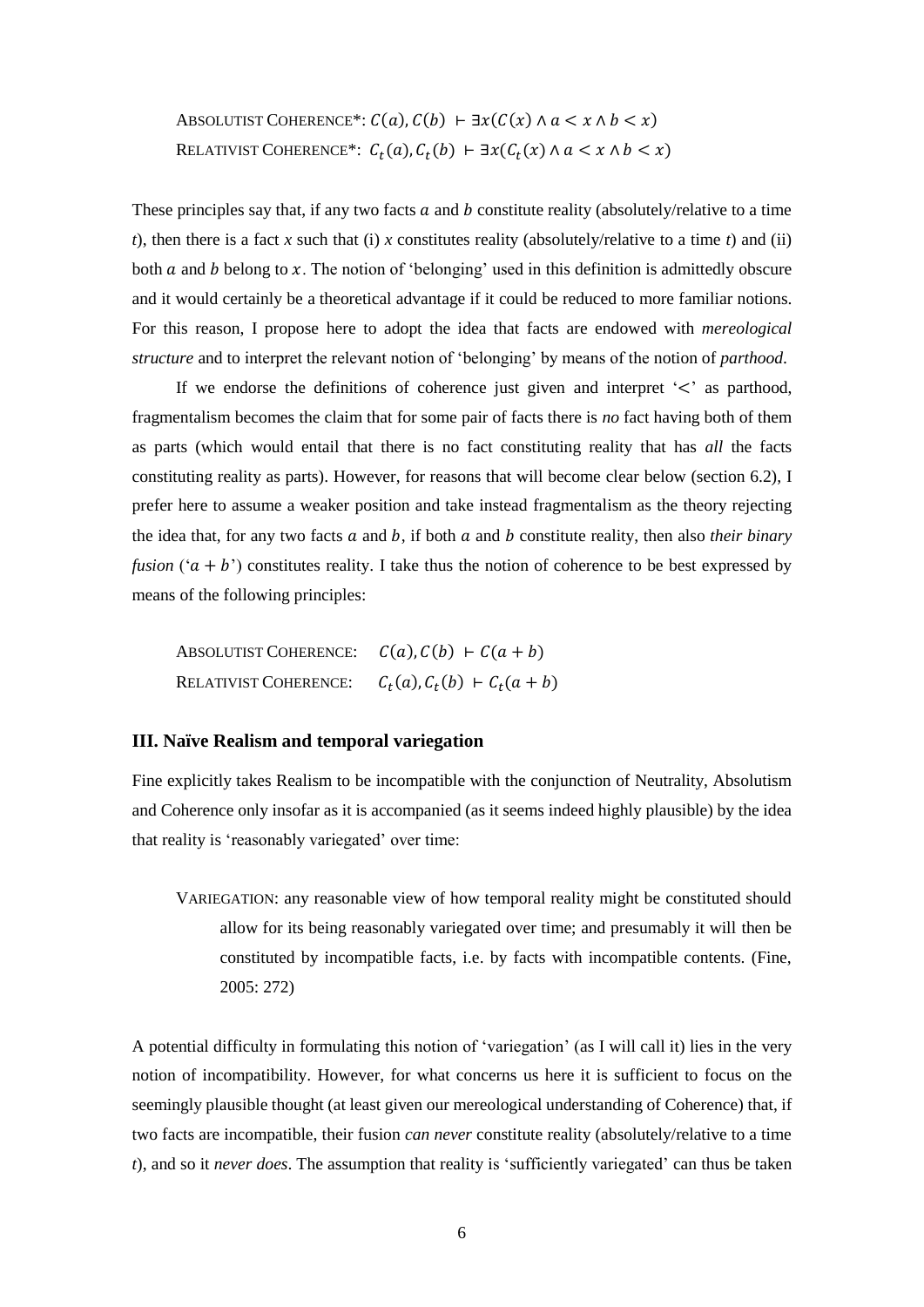as the thesis that there are two facts constituting reality *over time* such that their fusion *never* constitutes reality, and thus as the claim that (depending on whether the basic notion of constitution is taken to be absolute or relative) one of the two following schemas has some true instance:

ABSOLUTIST VARIEGATION:  $\mathcal{S}C(a) \wedge \mathcal{S}C(b) \wedge A \sim C(a + b)$ RELATIVIST VARIEGATION:  $\mathcal{S}\mathcal{C}_t(a) \wedge \mathcal{S}\mathcal{C}_u(b) \wedge A \sim \exists \nu \mathcal{C}_v(a+b)$ 

According to the absolutist principle of variegation, it is sometimes the case that a certain fact *a* constitutes reality and it is sometimes the case that a certain fact *b* constitutes reality, and yet it is never the case that the fusion of *a* and *b* constitutes reality. Instead, according to the relativist idea of variegation, it is sometimes the case that a certain fact *a* constitutes reality at a certain time *t* and it is sometimes the case that a certain fact *b* constitutes reality at a certain time *u* and yet it is never the case that, for any time *v*, the fusion of *a* and *b* constitutes reality at *v*.

Fine's argument against Naïve Realism—to the effect that Variegation, Absolutism, Neutrality and Coherence lead to contradiction—can therefore be presented as follows:

### *The argument from constitution*

Naïve realists take both reality to be sufficiently variegated and the basic notion of constitution to be absolute. Therefore, they must take some instance of Absolutist Variegation to be true. However, the following argument shows that Absolutist Variegation, Neutrality and Coherence lead to a contradiction:

| (A1) | $SC(f) \wedge SC(g) \wedge A \sim C(f + g)$ | Ass. (Absolutist Variegation) |
|------|---------------------------------------------|-------------------------------|
| (A2) | SC(f)                                       | Al by $\Lambda$ -E            |
| (A3) | SC(g)                                       | Al by $\Lambda$ -E            |
| (A4) | $A \sim C(f+g)$                             | Al by $\Lambda$ -E            |
| (A5) | C(f)                                        | A2 by Neutrality              |
| (A6) | C(g)                                        | A3 by Neutrality              |
| (A7) | $\sim C(f+g)$                               | A4 by <b>A</b> -factivity     |
| (AB) | $C(f+g)$                                    | A5, A6 by Coherence           |
| (A9) | <i>Contradiction!</i>                       | $A7.A8$ by $\Lambda$ -I       |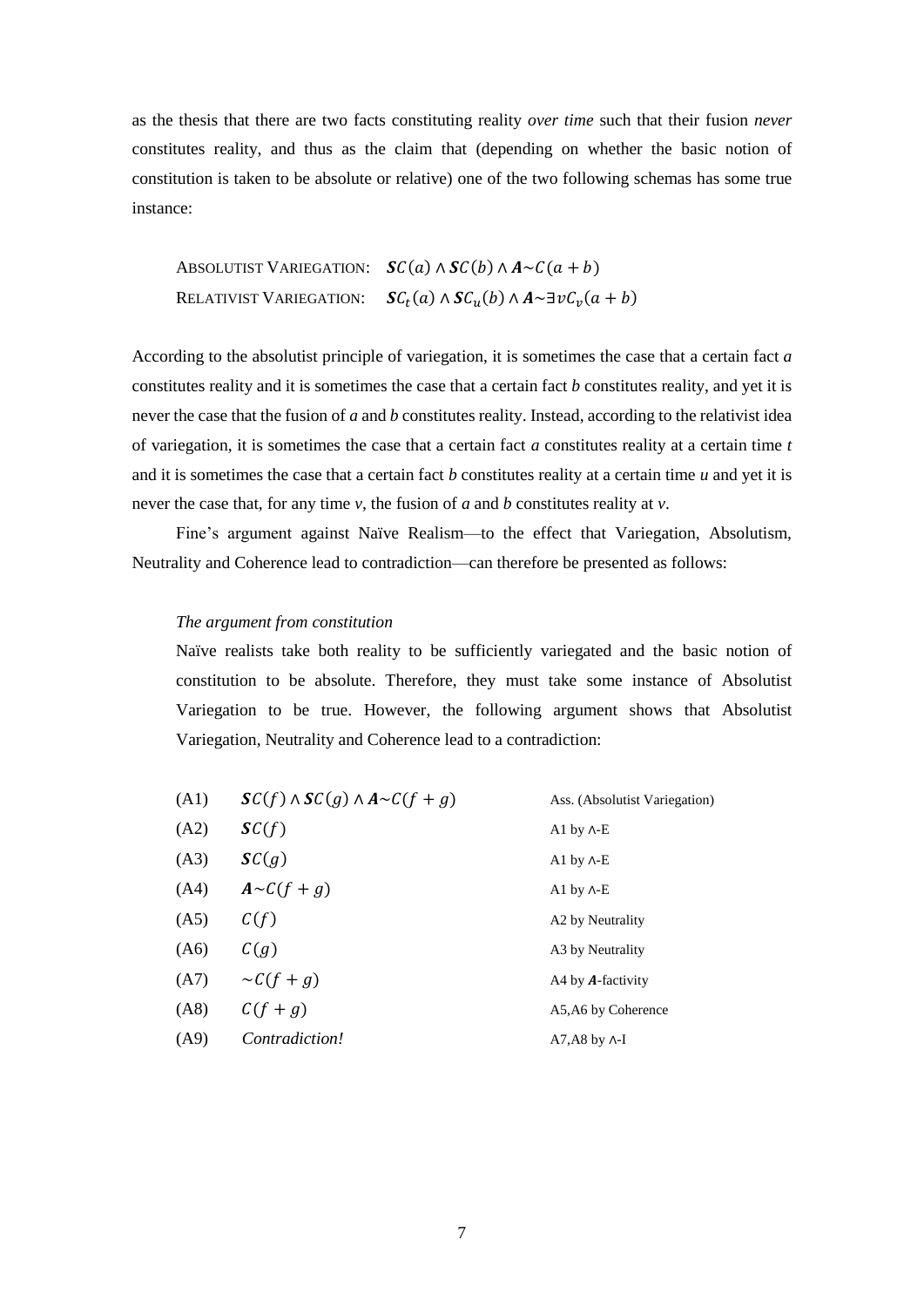

Figure 1

#### **IV. Seven ways out**

We are now in position to better appreciate the map of tense-realism resulting from our reconstruction of Fine's argument. Consider Figure 1. The first thing to notice is that four of the eight positions depicted in Figure 1 are indeed the four forms of realism that are considered by Fine. The third one (counting from left to right) is the naïve realist position, which is the target of Fine's McTaggartian argument, that is a coherent and tenseless form of absolutism. The first one is what Fine calls 'presentism' which is a form of coherent absolutism that rejects Neutrality and thus takes the basic notion of constitution to be tensed. Fine's 'fragmentalism' is the fourth option: an incoherent form of tenseless absolutism. Finally, the seventh position featured in Figure 1 is Fine's 'relativism', which endorses Coherence and Neutrality but rejects Absolutism.

One of the reasons of interest concerning the taxonomy presented in Figure 1 is that it highlights four possibilities that appear to have gone unnoticed in the literature so far. Three are incoherent (and thus fragmentalist) alternative to Fine's fragmentalism. The fourth is a coherent and yet tensed form of relativism which I am here labelling 'hyper-presentism'.

As for the three novel forms of fragmentalism, it seems natural to assume within this framework a certain presumption against incoherence. In this sense, the three alternative forms of fragmentalism appear to be uninteresting because *un*necessary, as the contradiction threatened by Fine's argument is avoided *before* having to choose whether to reject Coherence or not.

The case of hyper-presentism appears to be potentially more interesting. According to hyper-presentists, not only do facts constitute reality only relative to a certain temporal standpoint,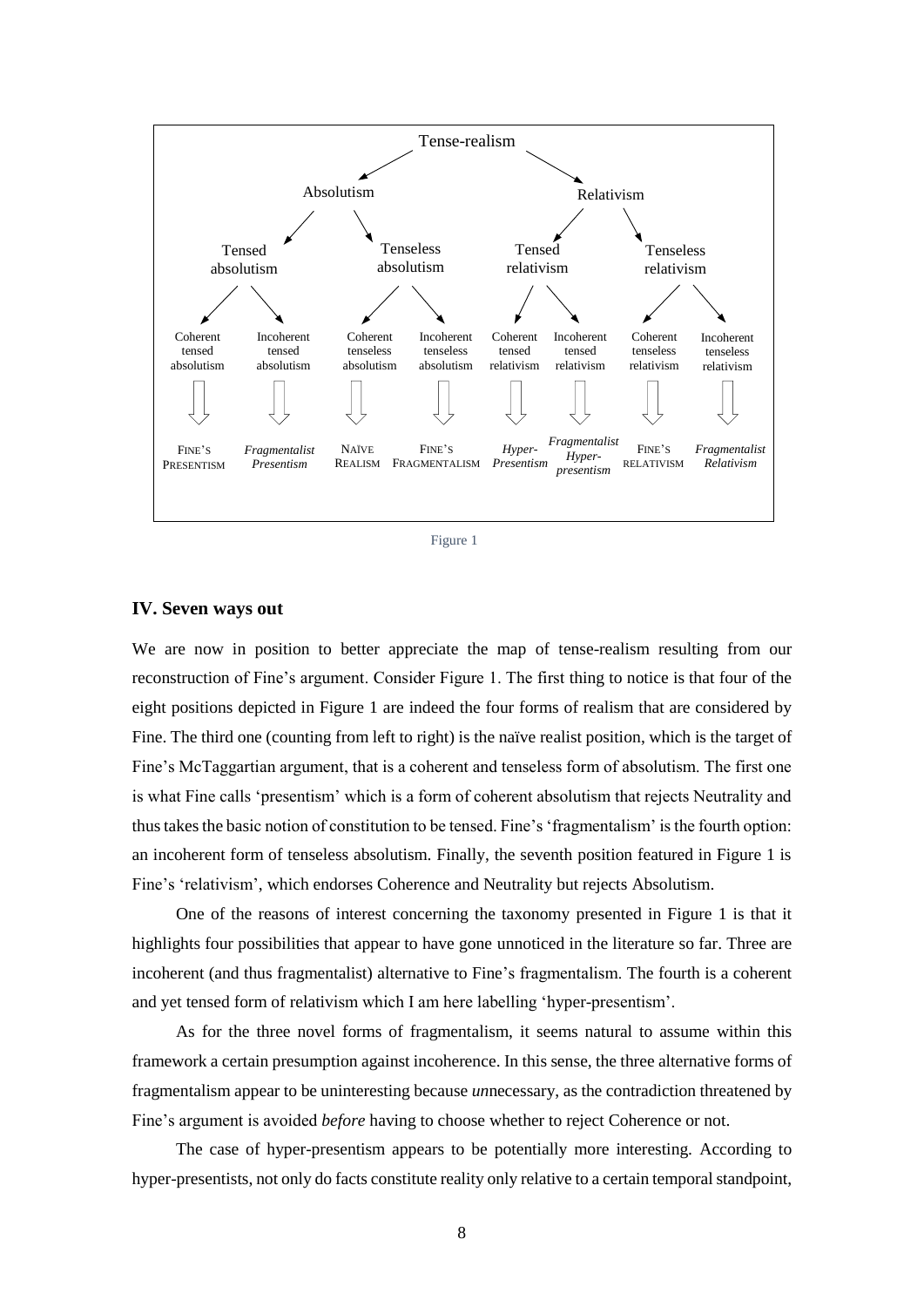but facts about temporally-relative constitution can themselves *change*. For hyper-presentists it is thus possible that *f presently* constitutes reality at time *t* and that either *it will not be the case* or *it wasn't the case* that *f* constitutes reality at time *t*. This idea may remind one of seemingly similar claims made by growing-block theorists, who typically admit the existence of facts of the form '*p*-at-*t*' but, contrary to eternalists, think that also these kind of facts can (and indeed do) undergo change.<sup>9</sup> Nevertheless, it must be stressed that the kind of relativity to time that is displayed by facts of the form '*p*-at-*t*' in this case *isn't* the kind of relativity that characterises Fine's relativism. As a matter of fact, Fine clearly distinguishes between an *internal* and an *external* form of relativity to times:

It is also crucial to a proper understanding of this position that one sharply distinguish between what one might call the '*internal'* and '*external*' forms of relativity. There is a sense for the anti-realist in which tense is relative. Tensed facts constitute reality only in so far as they assume a relative form; and what properly belongs to reality is not the fact that I am sitting but the fact that I am sitting *at a given time* (or some other fact of this sort). For the neutral realist [*endorsing relativism*], by contrast, tense is not relative in this sense, but absolute. The tensed facts themselves belong to reality, and do not get to belong to reality through being relativized to a time*.* However, their *belonging to reality* is a relative matter. (Fine 2005: 279-80)

Growing-block theorists are thus best regarded as *presentists* in Fine's sense of the term, that is as *absolutists* taking the notion of constitution to be *coherent* and yet *tensed*. Instead, hyperpresentists are *external relativists* claiming that even the way in which facts constitute reality relative to a time can change. In other words, for hyper-presentists not only is there 'no saying how reality is without presupposing a temporal standpoint' (Fine 2005: 80), but *also* the way reality is from a certain temporal standpoint can change over time.

The issue about whether hyper-presentism can be developed into an interesting and fruitful form of realism about tense goes well beyond the scope of this paper and must be left for another occasion. Nevertheless, the following seems to be a potentially promising suggestion. Hyperpresentists could be tense-realists that distinguish between *two* fundamental forms of tensed facts and incompatibility between them. On the one hand, they could take there to be 'regular' tensed facts like [Socrates is sitting] and [Socrates is standing]. Some of these facts (like the ones just mentioned) are incompatible. However, reality is coherent because they never constitute reality at the same time. On the other hand, hyper-presentists may also countenance facts like [T1 is present] and [T1 is past]. Also some of these facts are incompatible (like the ones just mentioned).

<sup>9</sup> Growing-block theorists typically take times to come into existence 'as time goes by', so that even if it is *currently* the case that *p-*at-*t*, *before* time *t existed* there wasn't any fact of the form *p*-at-*t* (for any *p*). The *locus classicus* for the growing-block theory is Broad (1923). For a recent reformulation of the theory see Correia and Rosenkranz (2013).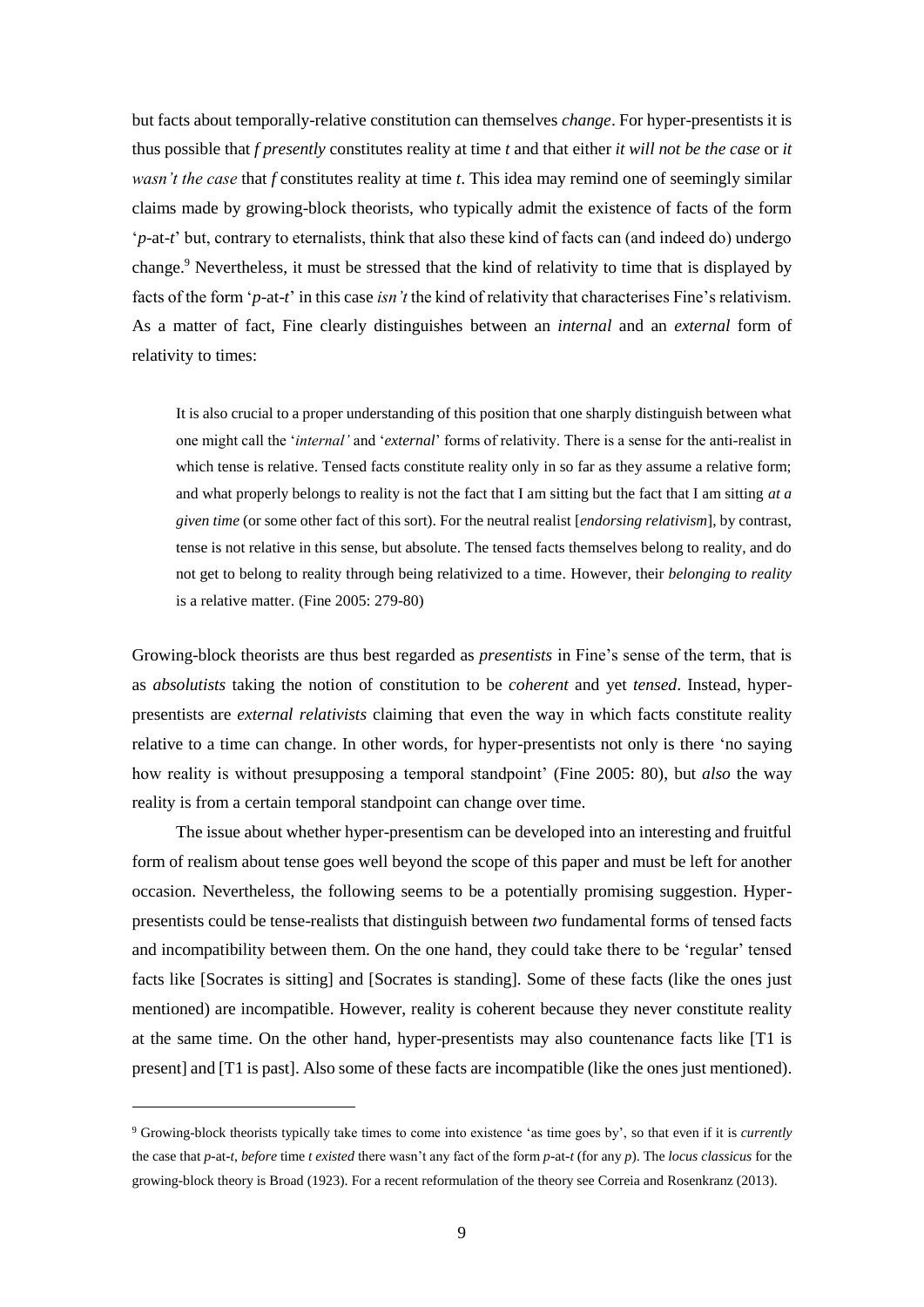However, hyper-presentists could claim that, contrary to the first kind of facts, facts like [T1 is present] and [T1 is past] are *eternal*, in the sense that if, for any time *t*, a fact of this kind constitutes reality at *t*, then it constitutes reality at *every* time. Suppose, for instance, that [T1 is present] constitutes reality at T1. It follows that it also constitutes reality at T2. In this case, hyperpresentists could continue, coherence is guaranteed by the fact that [T1 is past] (which is incompatible with [T1 is present]) *doesn't* constitute reality at *any* time. However, hyperpresentists might also think that the reality of tense requires that *both* [T1 is present] *and* [T1 is past] somehow get to constitute reality. For this reason, they could say that, while it is *currently* the case that, for every time *t*, [T1 is present] constitutes reality at *t*, *it will nevertheless be the case that*, for every time *t*, [T2 is present] constitutes reality at *t*. In this way, while the change concerning the first kind of facts will consist in the fact that different facts constitute reality at different times, the change concerning facts about 'A-properties' will consist in the fact that although certain 'A-facts' presently constitute reality (at every time) it was (or will be) the case that different 'A-facts' constitute reality (at every time).

## **V. Reality**

Fine (2005: 267-70) famously distinguishes between the notions of *mere* and *metaphysical* reality and takes the latter to be expressible by the primitive operator 'in reality, it is the case that':

…it will be convenient to suppose that we have an 'official' idiom for making reality claims. My preference  $[\dots]$  is to take there to be a primitive sentential operator, call it R, whose intended reading is, 'in reality, it is the case that'. Reality claims may then be formed by affixing this operator to an appropriate sentence *S*. (Fine 2005: 268) <sup>10</sup>

According to him, it is this official metaphysical idiom which should be used when making claims concerning a realist position about tense. He acknowledges that, 'for ease of expression' it may be useful to talk about facts constituting reality. However, this doesn't mean that a realist should be committed to the (fundamental) existence of facts or to the idea of reality as a 'container' of facts. Talk about facts constituting reality should be taken as always dispensable in favour of the official idiom. Therefore, if the reconstruction of Fine's argument that I am proposing in this paper is to be successful, it ought to be possible to re-formulate all its relevant claims in Fine's official idiom. This is what I set out to do in this section.

Fine's reality operator  $R$  appears to be suitable only to express an absolutist conception of reality, according to which, if *p* is really the case, it is *really* the case *simpliciter* that *p* and not relative to a certain temporal standpoint. This suggests that the distinction between an absolute

<sup>10</sup> See also Fine (2001, 2009).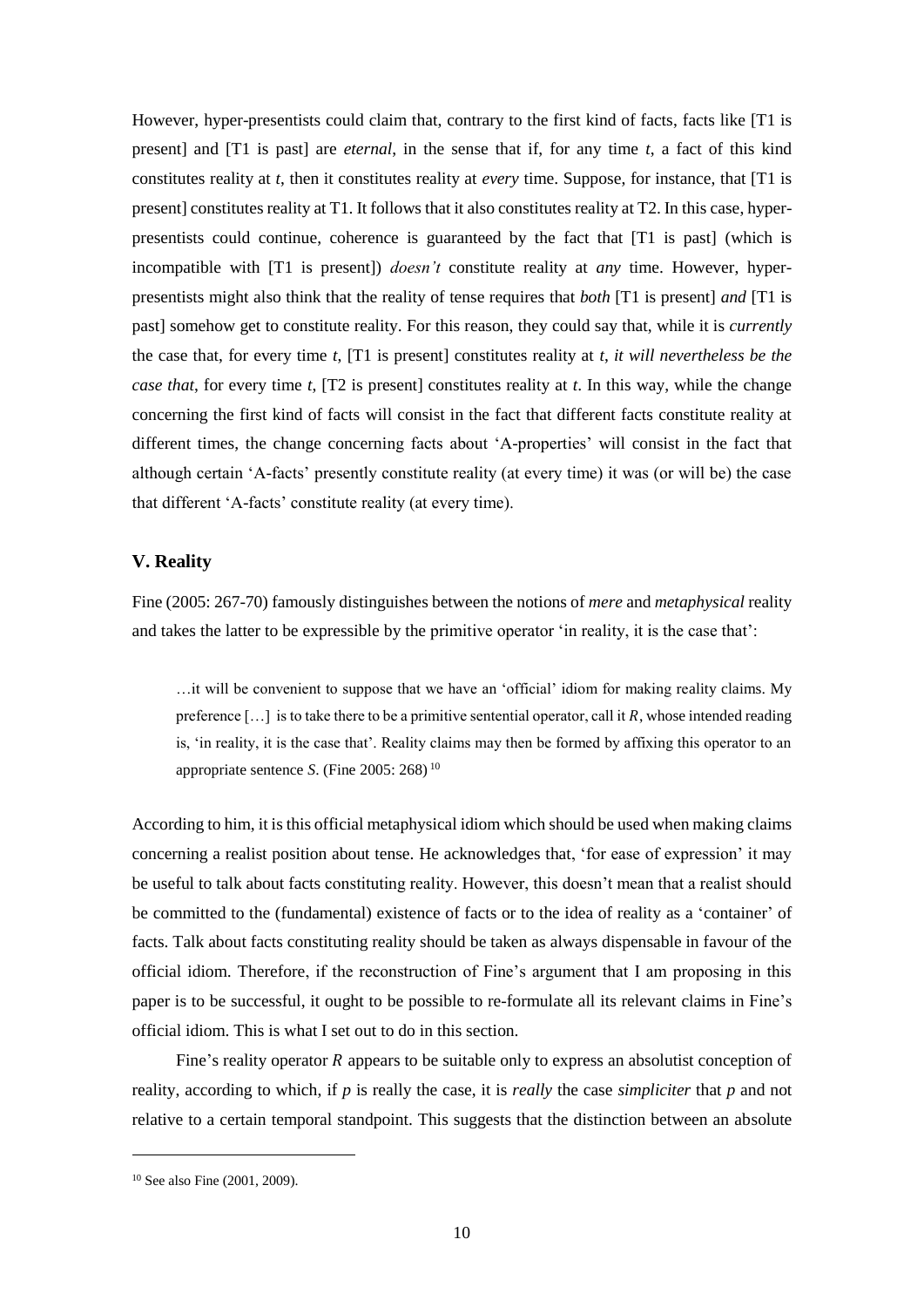and relative notion of reality ought to be captured by means of a distinction between *two* primitive operators: Fine's absolutist R and a relativist operator  $R_t$  indexed to a time:

ABSOLUTE REALITY:  $R[p]$  ('in reality, it is the case that p'; 'it is constitutive of reality that *p*')

RELATIVE REALITY:  $R_t[p]$  ('in reality at *t*, it is the case that *p*'; 'it is constitutive of reality at *t*, that  $p'$ )

While Neutrality can be expressed also in this case as the idea that the sometimes-operator is factive (as in the case of the argument from constitution), matters are slightly more complicated when it comes to the notion of coherence. In fact, an initial idea may be that the relevant notions of coherence ought to be expressed in terms of an Agglomeration rule for the reality operator stating that, if it is really the case (absolutely/relative to a time *t*) that *p* and it is also really the case (absolutely/relative to *t*) that *q*, then it is really the case (absolutely/relative to *t*) that *p and q*:

ABSOLUTIST COHERENCE(R)?:  $R[p], R[q] \vdash R[p \wedge q]$ RELATIVIST COHERENCE(R)?:  $R_t[p], R_t[q] \vdash R_t[p \wedge q]$ 

However, as Fine himself stresses, there are reasons to be dissatisfied with this idea. In particular, one reason to reject Agglomeration for  $R$  is that 'one might want to explain the obtaining of a conjunctive fact in terms of the obtaining of its conjuncts', so that 'conjunctive facts will disappear from reality on this view in favour of their conjuncts' (Fine, 2005: 281).

However, there appears to be a quick fix to this problem. It is sufficient to take the reality operator to be capable of having *pluralities* of sentences in its scope instead of only a single one.<sup>11</sup> This allows us to draw a distinction between the metaphysical reality of a *conjunction*—expressed as ' $R[p \wedge q]'$ —and the metaphysical reality of the plurality of its *conjuncts taken together* expressed as ' $R[p, q]'$ —and thus to properly formulate Coherence for metaphysical reality as follows:

ABSOLUTIST COHERENCE(R):  $R[p], R[q] \vdash R[p, q]$ RELATIVIST COHERENCE(R):  $R_t[p], R_t[q] \vdash R_t[p, q]$ 

<sup>&</sup>lt;sup>11</sup> This option is also suggested by Lipman  $(2015: 3124,$  footnote 2).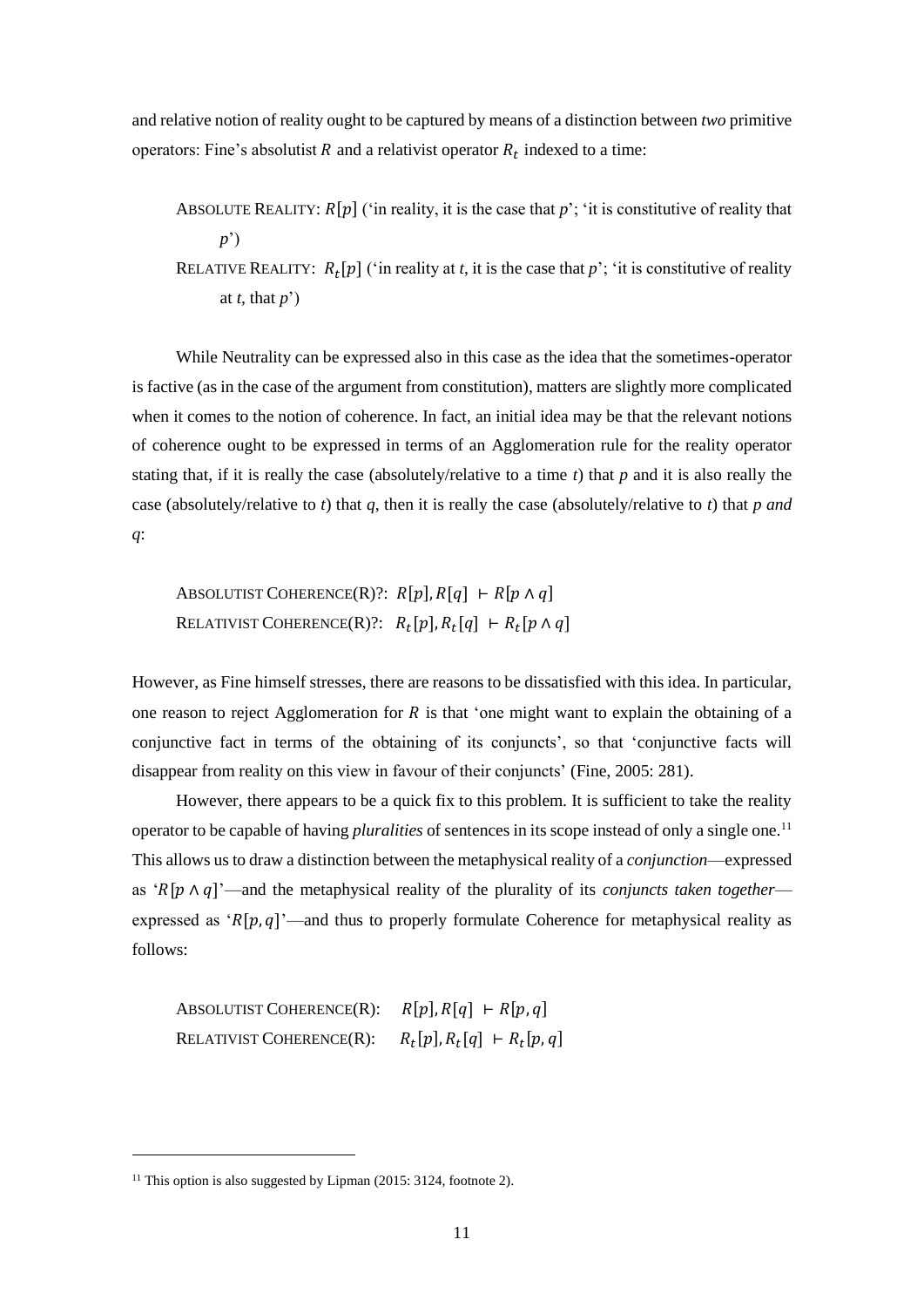In this way, to say that reality is fragmented (for, say, absolutists) is to say that (for some *p* and *q*) although *p* and *q* are both really the case, they are not really the case 'together', so that although  $R[p]$  and  $R[q]$  are true,  $R[p, q]$  isn't.

The idea that reality is sufficiently variegated can thus be expressed as the idea that some instance of the following schemas is true:

ABSOLUTIST VARIEGATION(R):  $\mathcal{S}R[p] \wedge \mathcal{S}R[q] \wedge A \sim R[p, q]$ RELATIVIST VARIEGATION(R):  $\mathcal{S}R_t[p]\wedge\mathcal{S}R_u[q]\wedge A\!\!\sim\!\exists\textit{v}R_v[p,q]$ 

The argument against naïve realism can thus be given as follows:

|  | The argument from reality |  |  |
|--|---------------------------|--|--|
|--|---------------------------|--|--|

| (B1)  | $\mathcal{S}R[P] \wedge \mathcal{S}R[Q] \wedge A \sim R[P,Q]$ | Ass. (Absolutist Variegation $(R)$ ) |
|-------|---------------------------------------------------------------|--------------------------------------|
| (B2)  | SR[P]                                                         | $B1$ by $\Lambda$ -E                 |
| (B3)  | SR[Q]                                                         | $B1$ by $\Lambda$ -E                 |
| (B4)  | $A \sim R[P,Q]$                                               | $B1$ by $\Lambda$ -E                 |
| (B5)  | R[P]                                                          | B <sub>2</sub> by Neutrality         |
| (B6)  | R[Q]                                                          | B <sub>3</sub> by Neutrality         |
| (B9)  | $\sim R[P,Q]$                                                 | B4 by <b>A</b> -factivity            |
| (B10) | R[P,Q]                                                        | $B5,B6$ by Coherence $(R)$           |
| (B11) | Contradiction!                                                | $B7.B8$ by $\Lambda$ -I              |

# **VI. Factivity, fragmentalism and adjunction**

VI.1 Fragmentalism and sub-valuationism

Some authors have claimed that, under the assumption of fragmentalism, Fine's reality operator can*not* be *factive*. <sup>12</sup> The argument bolstering this claim seems to be something along the following lines. Given fragmentalism, the idea that reality is sufficiently variegated ought to entail that, for some *p* and *q*, it is both really the case that *p* and really the case that *q*, and yet it is *not* the case that *p and q* (being *p* and *q in*compatible):

(\*)  $R[p] \wedge R[q] \wedge \sim (p \wedge q)$ 

However, if the reality operator is factive, from the first and second conjunct of  $(*)$  we can infer '*p*' and '*q*' respectively, and then, by adjunction, we can derive their conjunction ' $p \wedge q$ ',

 $12$  See Merlo (2013) and Lipman (2015).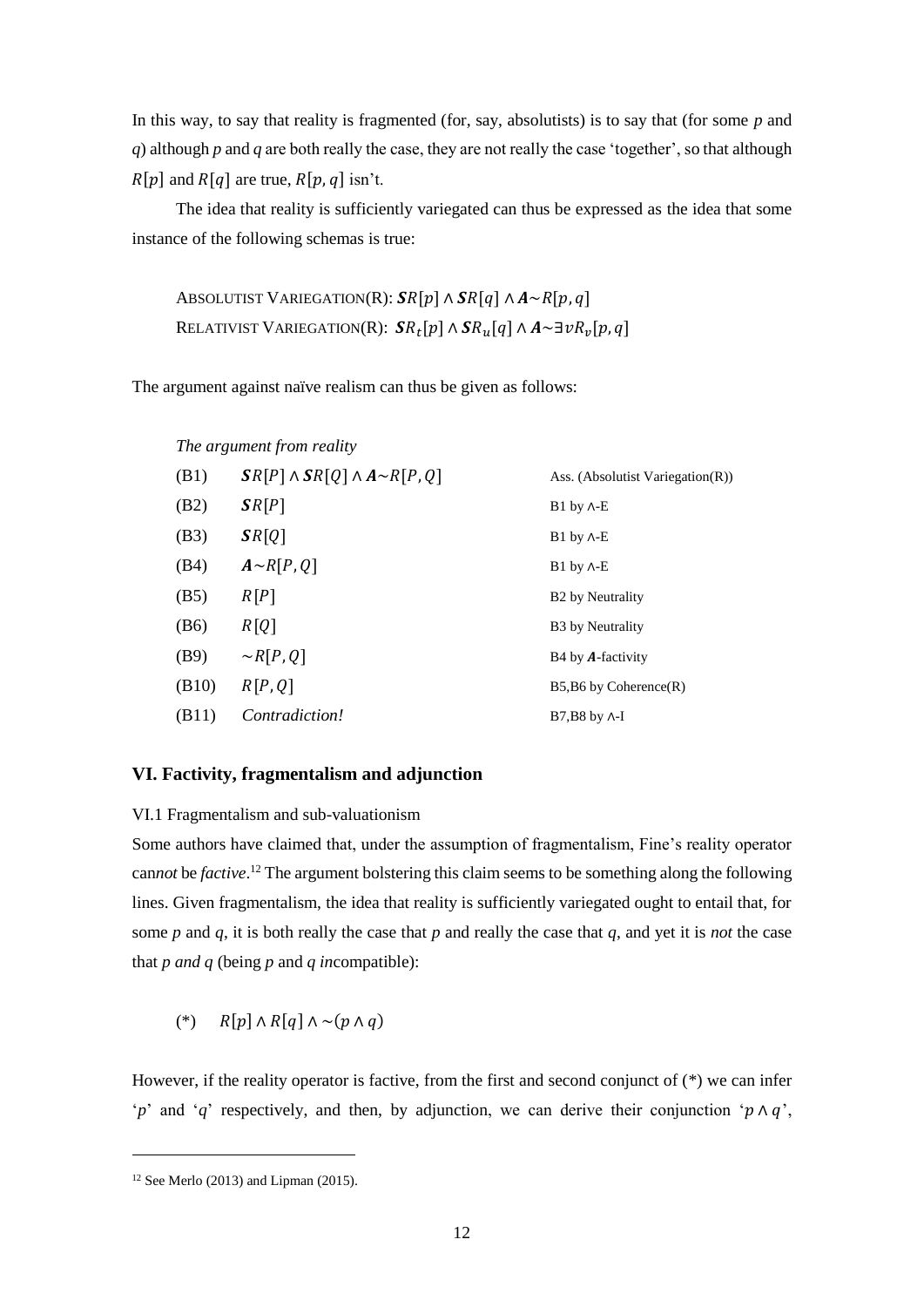contradicting thus the third disjunct of (\*). Furthermore, the idea that the reality-operator shouldn't be taken to be factive in the context of fragmentalism seems to be suggested by Fine himself in passages like the following one:

We might naturally take a fact to belong to reality if it belongs to *a* reality. It is then the [...] assumption […] that any fact belonging to reality obtains, which should be given up [by nonstandard realists]; for the fact may relate to one reality and the obtaining to another. In stating that a fact belongs to reality, we adopt a general perspective but, in stating that a fact obtains, we adopt the current perspective; and it is because of this shift in perspective *that we cannot generally assert that the facts belonging to reality will obtain*. Thus, once again, it is the absence of a single coherent reality that allows us to reject one of the assumptions upon which the argument depends. (Fine 2005: 297-98; my italics)

As Lipman (2015, 2016a) has noted, however, the idea of a non-factive notion of reality seems to be misguided, to say the least. How could a fact be *real* without being *a fact*? How could it be *really* the case that  $p$ , if the *negation* of  $p$  is the case?<sup>13</sup> At the same time, however, it appears difficult to deny that the idea that reality is temporally variegated ought to entail something like (\*) in the context of fragmentalism. For this reason, I take fragmentalism to be better understood as a theory committed to the rejection of the classical rule of Adjunction:

ADJUNCTION:  $p, q \vdash p \land q$ 

Notice that the version of fragmentalism I am introducing here differs from the version of fragmentalism presented by Lipman (2015, 2016b, forthcoming). In order to make sense both of fragmentalism and the notion of 'co-obtainment' of facts, Lipman offers the following theory. A model M is a pair  $\lt W$ ,  $\nu >$ , where W is a set of points and  $\nu$  is a function that assigns either 1 or 0 to each of the atomic sentences relative to the points in  $W$ . The members of  $W$  are thought of as representing fragments and the function  $\nu$  is extended to an assignment to all sentences via the following recursive clauses (where ' $\odot$ ' stands for the co-obtainment operator, so that 'A  $\odot$ *B*' should be read '*A* insofar as *B*'):

(L1) 
$$
v_w(A \land B) = 1
$$
 iff  $v_t(A) = 1$  and  $v_t(B) = 1$ 

- (L2)  $v_w(\sim A) = 1$  iff  $v_t(A) \neq 1$
- (L3)  $v_w(A \odot B) = 1$  iff  $v_t(A) = 1$  and  $v_t(B) = 1$

<sup>13</sup> See Lipman (2016: 6).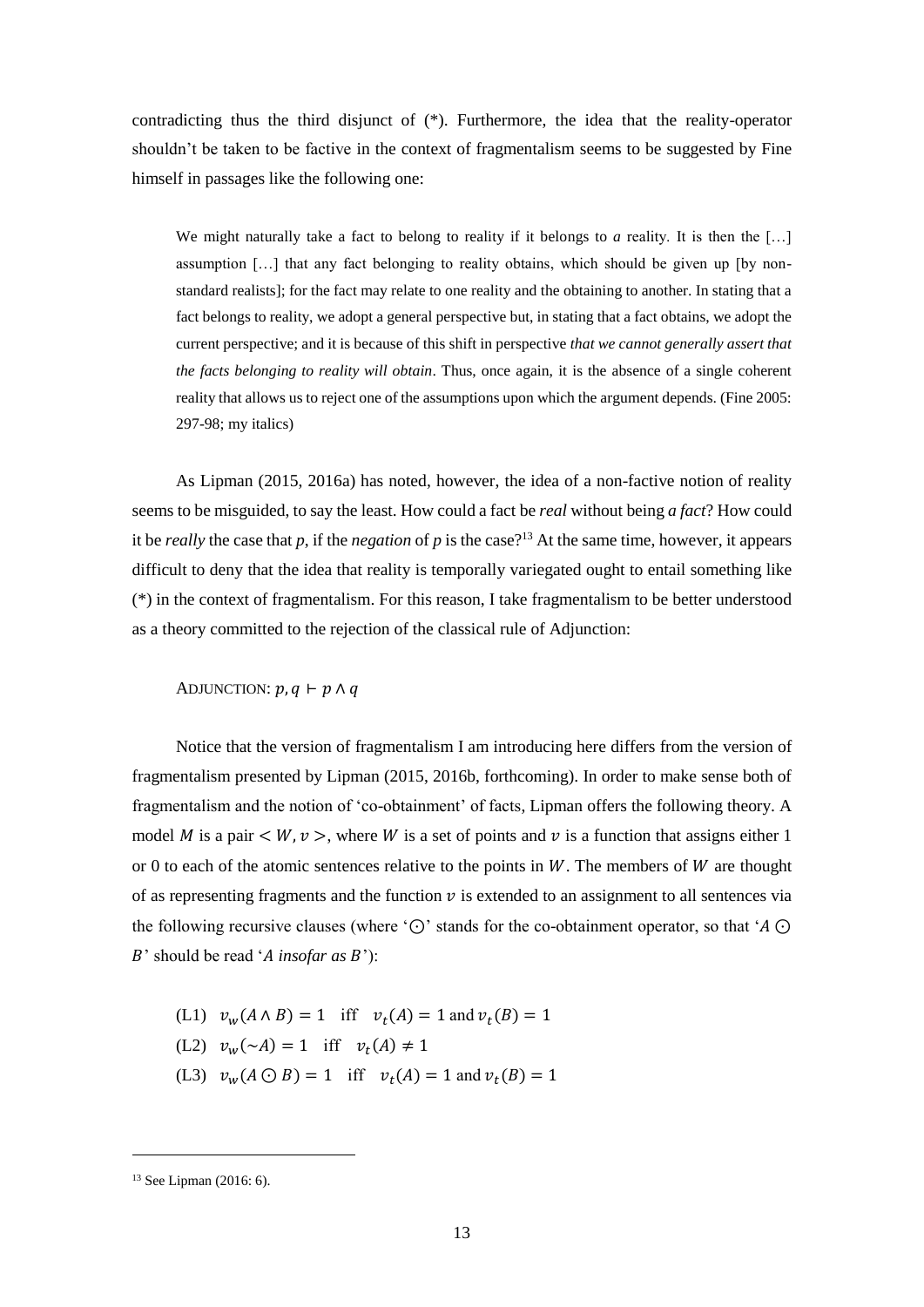(note that the clauses for conjunction and negation are classical, and that the clauses for coobtainment and for conjunction are identical). The notion of truth in a model is then defined as follows:

(L4)  $M \Vdash p$  iff  $\exists w(v_w(p) = 1)$  for any atomic p (L5)  $M \Vdash A \odot B$  iff  $\exists w(v_w(A \odot B) = 1)$ (L6)  $M \Vdash A \wedge B$  iff  $M \Vdash A$  and  $M \Vdash B$ (L7)  $M \Vdash \sim A$  iff  $M \Vdash A$ 

Finally, the notion of logical truth and logical consequence can be defined as follows:

- (LT) A sentence A is logically true if, and only, if for every model  $M, M \Vdash A$
- (LC) A sentence A is a logically consequence of a set of sentences  $\Sigma$  if, and only, if for every model M, if  $M \Vdash \Sigma$ , then  $M \Vdash A$  (where by  $M \Vdash \Sigma$  we mean that  $M \Vdash B$ , for every  $B$  in  $\Sigma$ )

The kind of fragmentalism I am proposing here can adopt Lipman's models. However, it doesn't need to define a novel operator for the notion of co-obtainment, but can simply extend the function  $\nu$  in a classical way:

(R1) 
$$
v_t(A \land B) = 1
$$
 iff  $v_t(A) = 1$  and  $v_t(B) = 1$   
(R2)  $v_t(\sim A) = 1$  iff  $v_t(A) \neq 1$ 

Then, it can simply define the notions of truth in a model as follows:

(R3)  $M \Vdash A$  iff  $\exists t (v_t(A) = 1)$ 

1

and endorse the definition of logical truth and logical consequence given in (LT) and (LC).

This kind of fragmentalism is thus a straightforward form of *sub-valuationism*, as it takes a sentence to be true if, and only if, there is *some* fragment 'at which' it is true. <sup>14</sup> Therefore, it admits the possibility of *dialetheias*,<sup>15</sup> as the fact that 'A' is true at some fragment, and thus *simpliciter*, is perfectly compatible with  $\sim A$  being true at some other fragment, and so

 $14$  On subvaluationism see, among others, Varzi (1997) and Cobreros (2013).

<sup>15</sup> At least if a *dialetheia* is taken to be 'a sentence, A, such that both it and its negation, ¬A, are true' (Berto and Priest 2013).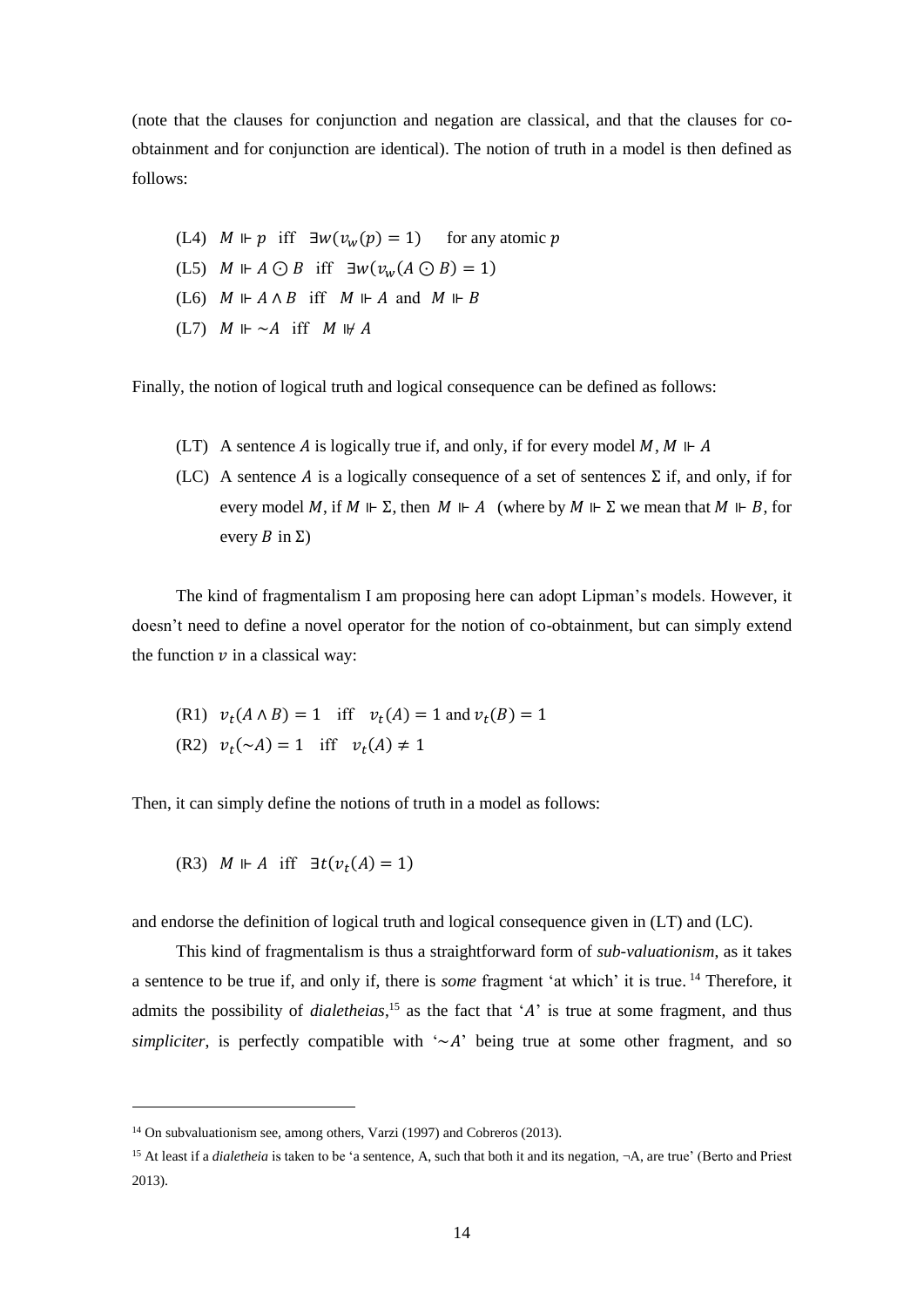*simpliciter*. <sup>16</sup> Notice, however, that even when that is indeed the case, it doesn't follow that there is a fragment at which ' $A \wedge \neg A$ ' is true. In fact, since valuations are classical, (the following version of) the Law of Non-Contradiction is valid within this theory:

$$
(LNC) \models \sim(A \land \sim A)
$$

Reasons of space require me to leave a thorough comparison between this theory ('Rfragmentalism') and Lipman's fragmentalism ('L-fragmentalism') for another occasion. However, there is one important difference that may be worth mentioning. Consider, in fact, the following claims that could be made about a certain time *t*:

- $(T1)$  *t* is present
- $(T2)$  *t* is past

1

- (T3) isn't present (i.e.: *it is not the case that is present*)
- $(T4)$  *is past and t isn't present*
- $(T5)$  *is present and t is past*

Quite intuitively, if our models are meant to adequately capture the reality of temporal passage (which should plausibly be a central task of any realist theory of tense), then the fragments they contain should be subject to certain constraints when it comes to A-facts like (T1)-(T5). For instance, at no fragment in any model both (T1) and (T2) should be true. In the same vein, no fragment in any model should make  $(T5)$  true.<sup>17</sup> Suppose, then, that both L-fragmentalists and Rfragmentalists construct their models accordingly. Interestingly, supposing that  $t$  is indeed a time that becomes present and then past (so that there is a fragment of reality containing the fact that  $t$ is present and a fragment containing the fact that  $t$  is past), R-fragmentalism predicts (T1)-(T4) to be all *true* and (T5) to be *false*, as one would seem to expect under the assumption of fragmentalism. Instead, L-fragmentalism appears to behave somewhat strangely in this case. ' isn't present' turns out to be actually *false*, and so does (T4). However, it is *true* to assert (T5) and thus to say—in one single breadth!—that is *both* present *and* past.

<sup>16</sup> Cameron (2015) claims that fragmentalism, which is a *metaphysical* thesis, shouldn't be confused with dialetheism, which is instead a *semantic* thesis. I agree. What I am claiming here isn't in fact that fragmentalism and dialetheism are the same, but that (for reasons that have to do with the factivity of Fine's reality operator) fragmentalism should be best considered as committed to embracing some form of dialetheism.

<sup>&</sup>lt;sup>17</sup> The idea that (T5) should be rejected by A-theorists has been recently challenged by Tallant (2015).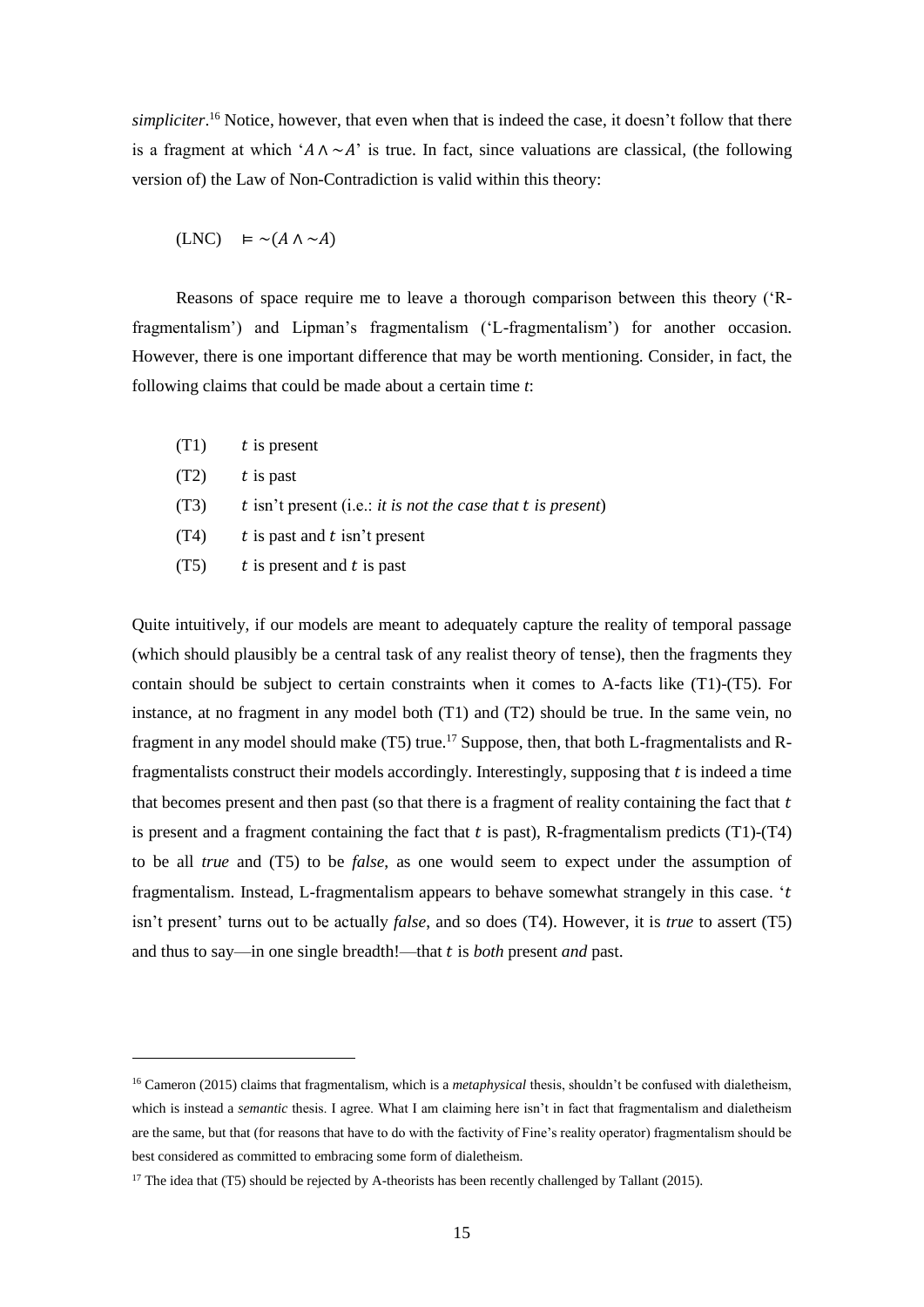To be fair, many of the relevant *desiderata* can find a suitable L-fragmentalist-friendly reformulation by means of the co-obtainment operator. For instance, even if they cannot deny (T5) L-fragmentalists can say that

(T6) It is not the case that *t* is present *insofar as t* is past (
$$
\neg (Pr(t) \bigcirc Pa(t))'
$$
)

which is a way to say that  $t$  is present and  $t$  is past don't co-obtain. Similarly, even if they cannot assert (T4) is true, L-fragmentalists can say that

(T7) t is past *insofar as t* isn't present ('Pa(t) 
$$
\bigcirc \neg Pr(t)
$$
')

However, R-fragmentalism can easily meet the relevant *desiderata* without invoking any novel primitive notion of co-obtainment. Furthermore, instead of taking incompatibility to be impossible co-obtainment (as L-fragmentalism does):

L-INCOMPATIBILITY: *'the fact that A* and *the fact that B* are incompatible iff<sub>df</sub> necessarily  $\sim (A \odot B)'$  (Lipman 2015: 3131)

R-fragmentalism can simply take it to amount to the impossibility of a corresponding conjunction, as it appears to be more intuitive and plausible

R-INCOMPATIBILITY: *The fact that* A and *the fact that* B are incompatible iff<sub>df</sub> necessarily  $\sim (A \wedge B)^{18}$ 

Surely the fact that R-fragmentalism can accept the truth of both a sentence and its negation may be met with some scepticism. However, the ability of R-fragmentalism to draw a wedge

(R4)  $(TA) = 1$  iff  $\exists z(v_z(A) = 1)$ 

the notion of contrary facts can be defines as follows

1

 $(LNC2) \equiv \sim (TA \wedge \sim TA)$  $(LNC3) \vDash \sim (TA \wedge FA)$ 

<sup>18</sup> Lipman also distinguishes between *contrary* and *incompatible* facts, where contrary facts are facts that are Rincompatible, in our sense. Notice that the distinction can survive in the context of R-fragmentalism. By introducing a truth-operator in the object language to capture the R-fragmentalist notion of *sub-truth*

R-CONTRARINESS: *the fact that A* and *the fact that B* are contrary facts iff necessarily  $\sim$ ( $TA \land TB$ )

An example of contrary facts can be given by pairs of sentences of the form  $\langle 'TA' \rangle \sim TA' \rangle$ . Notice, that this in turn entails that also the following versions of the Law of Non-Contradiction are valid for R-fragmentalism (where 'Fp' is defined as  $\sim$ Tp') :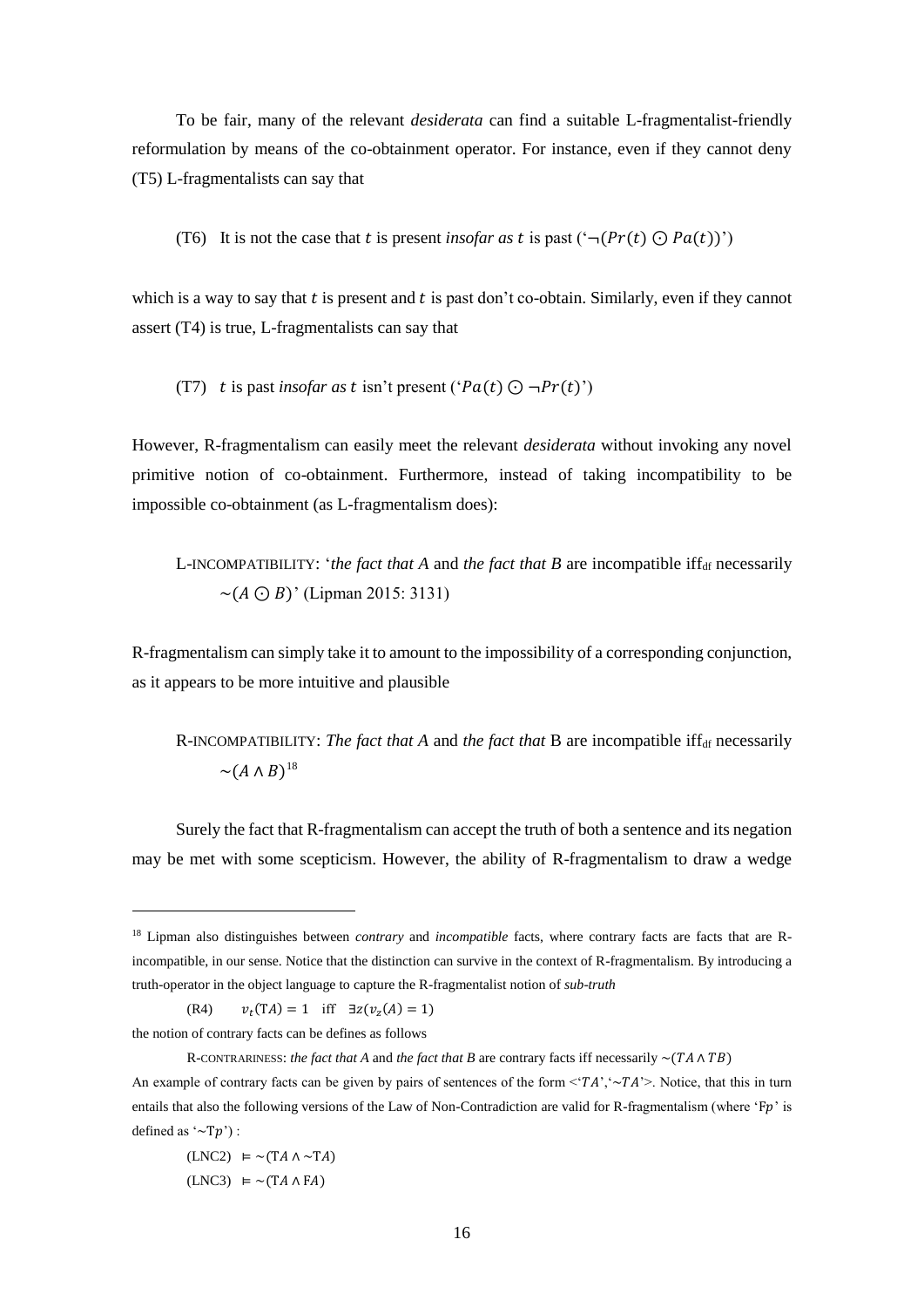between the truth of two incompatible sentences and the truth of their conjunction seems to capture in a clear and intuitive sense Fine's fragmentalist claim that reality is 'incoherent' (in the sense of containing incompatible facts) and yet 'consistent' (in the sense of not admitting of true contradictions). At least *prima facie*, there seem thus to be some reasons to prefer Rfragmentalism over its L-counterpart.<sup>19</sup>

### VI.2 The argument from truth

-

R-fragmentalism appears to be interesting for two further reasons, beyond the fact that it allows one to take the reality operator to be factive. The first concerns the notion of truth, while the second concerns the notion of truthmaking. Let us review them in turn.

The rejection of Adjunction is naturally accompanied by the rejection of Agglomeration for the truth-operator 'it is true that'  $('T')$ :

AGGLOMERATION:  $T(p)$ ,  $T(q)$   $\vdash$   $T(p \land q)$ 

Interestingly enough, once the option of rejecting Agglomeration is on the table, it seems possible to construct a Finean argument based on the notion of truth that is parallel to the argument from constitution and the argument from reality.<sup>20</sup>

As in the case of the argument from constitution, let's assume that our tense realists have a basic notion of truth. Such notion may be either absolute or relative, tensed or tenseless, coherent or incoherent. However, it is possible to prove that realists cannot take it to be absolute, tenseless and coherent, if they also uphold that reality is sufficiently variegated over time (in the relevant sense).

The absolutism/relativism distinction concerning (the basic notion of) truth can be simply cashed out in terms of an absolute and a time-indexed truth operator:

<sup>&</sup>lt;sup>19</sup> The idea of R-fragmentalism is perhaps the point of greatest distance from Fine's own construal of fragmentalism. Fine clearly states that 'it will not be correct for me simultaneously to assert both that I am sitting and that I am standing. For any such assertion will only relate to those aspects of reality that 'cohere' with the existence of the given assertion; and so, it will only be correct for me to assert that I am sitting if, at the time of the assertion, I am sitting' (2005: 282). Instead, there seems to be nothing debarring R-fragmentalists from simultaneously asserting both 'I am sitting' and 'I am sitting' (as long as they don't assert their conjunction). Since, however, these assertions do strike one as odd, Rfragmentalists appear to have the burden to account for their oddness. Although reasons of space force me to leave also this issue for another occasion, the challenge doesn't seem to be difficult to meet. For instance, R-fragmentalists could invoke the idea that, *when ordinarily speaking*, we (somehow) operate an implicit and tacit *restriction* of the relevant circumstances of evaluation to the single fragment in which our assertion is made. This would explain why only assertions correctly describing what is the case at that 'fragment of assertion' count as true in ordinary circumstances.  $20$  Notice that the argument from truth that I am about to present must not be confused with the 'Argument from Truth' that is presented by Fine (2005: 287-94; see also the previous footnote on this).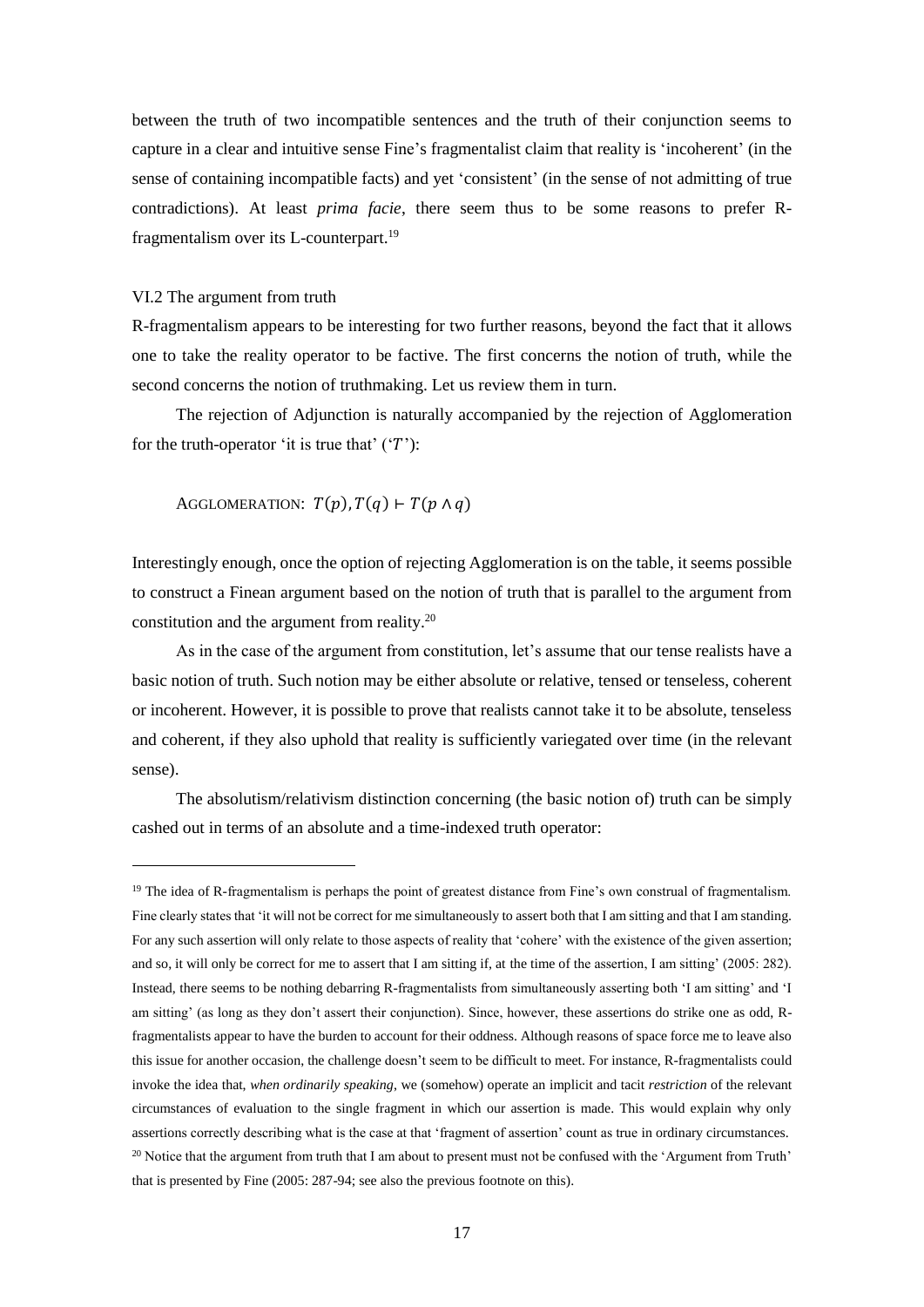ABSOLUTIST TRUTH:  $Tp$  ('it is true that  $p$ ') RELATIVIST OPERATOR:  $T_t p$  ('it is true at *t* that *p*')

Once again, Neutrality can be expressed as the idea that the sometimes-operator is factive. Instead, the notion of coherence can be expressed in this case by means of the following rules of Agglomeration for the truth-operator:

ABSOLUTIST COHERENCE(T):  $Tp, Tq \vdash T(p \land q)$ RELATIVIST COHERENCE(T):  $T_t p, T_t q \vdash T_t (p \wedge q)$ 

The absolutist and relativist idea of temporal variegation can be expressed as the idea that the following schemas have true instances:

ABSOLUTIST VARIEGATION(T):  $ST(p) \wedge ST(q) \wedge A \sim T(p \wedge q)$ RELATIVIST VARIEGATION(T):  $\mathbf{\mathit{ST}}_u(p) \wedge \mathbf{\mathit{ST}}_v(q) \wedge A \sim \exists w T_w(p \wedge q)$ 

The argument from truth can be thus be given as follows:

1

|      | The argument from truth                          |                                  |
|------|--------------------------------------------------|----------------------------------|
| (C1) | $ST(P) \wedge ST(Q) \wedge A \sim T(P \wedge Q)$ | Ass. (Absolutist Variegation(T)) |
| (C2) | ST(P)                                            | $C1$ by $\Lambda$ -E             |
| (C3) | ST(Q)                                            | $C1$ by $\Lambda$ -E             |
| (C4) | $A \sim T(P \wedge Q)$                           | $C1$ by $\Lambda$ -E             |
| (C5) | T(P)                                             | C <sub>2</sub> by Neutrality     |
| (C6) | T(Q)                                             | C <sub>3</sub> by Neutrality     |
| (C7) | $\sim T(P \wedge Q)$                             | C <sub>4</sub> by $A$ -factivity |
| (C8) | $T(P \wedge Q)$                                  | $C5$ , $C6$ by Coherence $(T)$   |
| (C9) | <i>Contradiction!</i>                            | $C7$ , $C8$ by $\Lambda$ -I      |

As it should be apparent, many familiar arguments in the literature concerning time and change either display a structure that is similar to the structure of the argument from truth or can at least be re-formulated according to its structure. This, I submit, is a welcome result.<sup>21</sup>

<sup>21</sup> Just a way of example, consider for instance the following reconstruction of the *argument from temporary intrinsics* (Lewis 1986): Let *F* and *G* be two incompatible intrinsic properties so that it is never true that something is both *F* and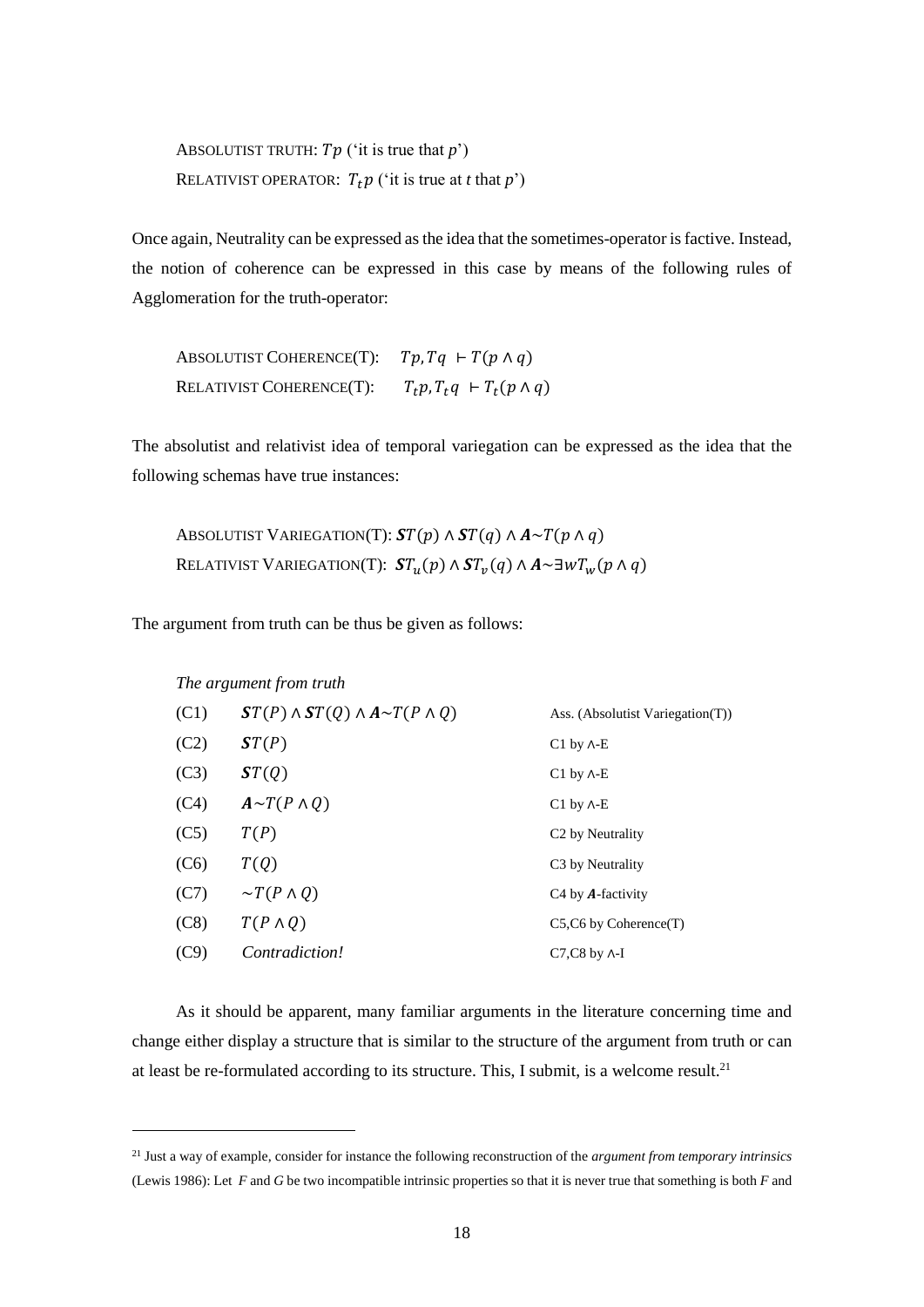### VI.3 Truthmakers

1

The notion of truth-coherence was defined as a rule of Adjunction for the truth-operator, while the notion of constitution-coherence was defined by means of the notion of binary mereological sum:

ABSOLUTIST COHERENCE(T):  $Tp, Tq \vdash T(p \land q)$ ABSOLUTIST COHERENCE:  $C(a)$ ,  $C(b)$  ⊢  $C(a + b)$ 

Interestingly enough, the two principles can be shown to entail each other, if the following principles are assumed (' $a \Vdash P$ ' stands for 'a makes P true'):

- TM1:  $T(A \wedge B)$  if, and only if, for some facts x and y:  $C(x)$ ,  $C(y)$ ,  $C(x + y)$ ,  $x \Vdash A$  and  $\nu \Vdash B$
- TM2: If  $T(A \wedge B)$ , then for every fact x and y such that  $C(x)$ ,  $C(y)$ ,  $x \Vdash A$  and  $y \Vdash B$ , we have that  $C(x + y)$
- TM3:  $T(p)$  if, and only if, there is some fact *x* such that:  $C(x)$  and  $x \Vdash p$
- TM4: For every *x*, if  $C(x)$ , then there is some p, such that  $x \Vdash p$

According to TM1, if a conjunction is true than there is a pair of facts constituting reality that make the conjuncts true (respectively), and are such that also their fusion constitutes reality. According to TM2, if a conjunction is true, then every pair of facts constituting reality and making its conjuncts true is such that their fusion constitutes reality. According to TM3, every truth has a fact constituting reality as a truthmaker (and, clearly, every truthmaker entails the truth of what it makes true). Finally, according to TM4, every fact constituting reality is a truthmaker (for some *p*).<sup>22</sup>

Beyond the truthmaker maximalist idea expressed by TM3, TM1-4 can be seen as articulating two main ideas: (i) the idea that all facts constituting reality are truthmakers for some truth, and (ii) the idea that conjunctions are made true by the binary sum of their conjuncts. The

*G*. Assume that it is sometimes true that *a* is *F*, and that it is sometimes true that *a* is *G*. By Neutrality, it is both true that *a* is *F* and that *a* is *G*. By Coherence(T), it is true that *a* is both *F* and *G*. *Contradiction!*

<sup>&</sup>lt;sup>22</sup> *From Coherence(T) to Coherence*: Assume Coherence(T) and suppose that  $f$  and  $g$  are facts constituting reality. By TM4 both  $f$  and  $g$  make true some propositions  $P$  and  $Q$ . By TM3 we have  $T(P)$  and  $T(Q)$  and, by Coherence(T) we have that  $T(P \wedge Q)$ . TM2 then entails that the binary fusion of f and g constitutes reality. QED

*From Coherence to Coherence(T)*: Assume Coherence and both  $T(P)$  and  $T(0)$ . By TM3, P and O have some truthmakers f and g such that they both constitute reality. By Coherence we have  $C(f + g)$ , and by TM1 we have  $T(P \wedge Q)$ . QED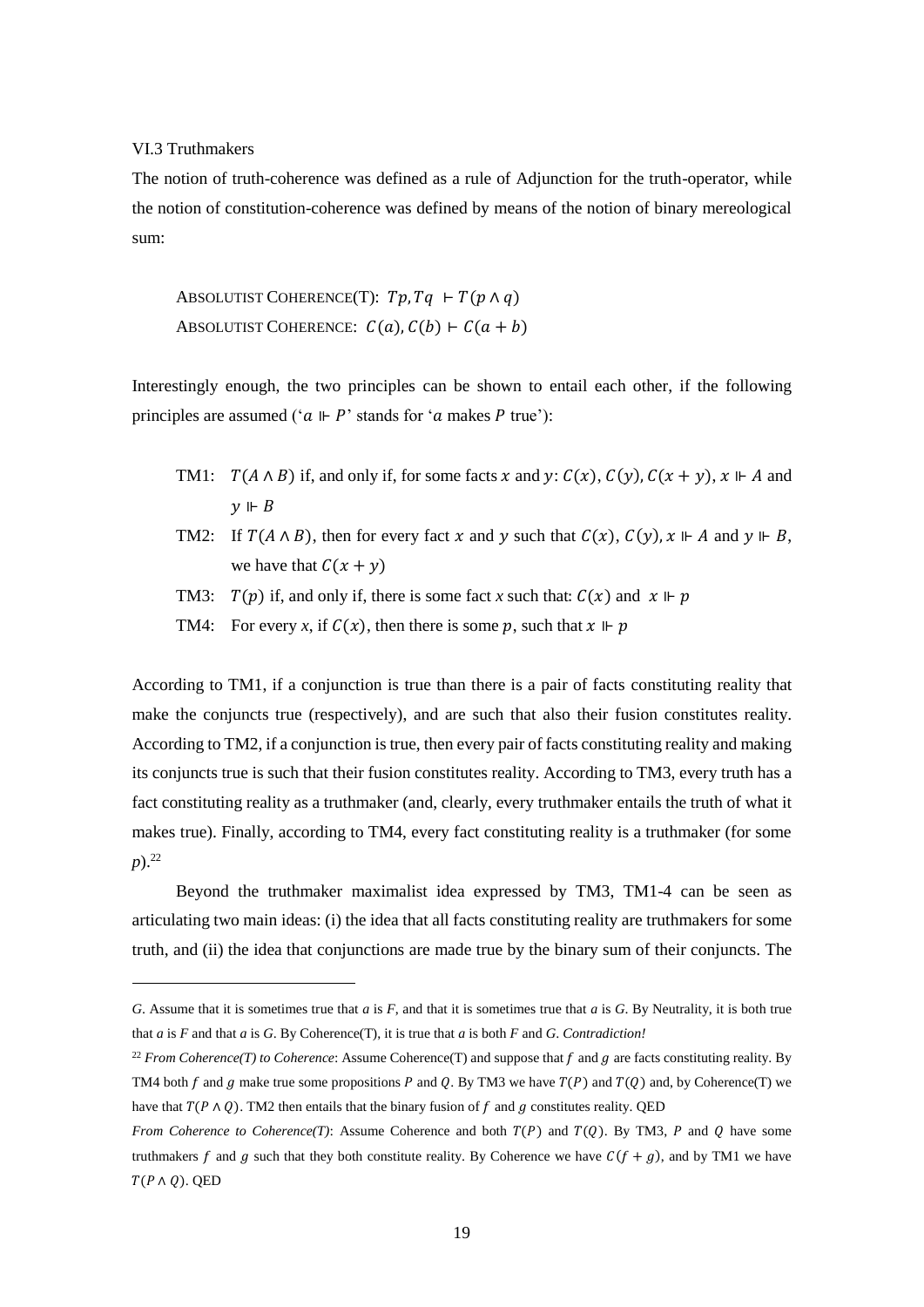first idea seems to be highly plausible on its own, it's already present in what Fine (2005) says about the notion of 'verification' (Fine 2005: 289-98), and is explicitly endorsed in the debate by authors like Correia and Rosenkranz (2011).<sup>23</sup> The second idea, on the other hand, while at least not counter-intuitive on its own, features in the recent work of Fine (2014, manuscript) himself on 'truthmaker semantics'.<sup>24</sup> It appears thus that, at least in this context, TM1-4 have the ring of plausibility to them. Therefore, insofar as the argument from truth can be seen as a plausible version of Fine's McTaggart, it seems that principles TM1-4 can be taken as bolstering the choice, made in section 3, to formulate the notion of constitution-coherence in terms of binary sums and to take fragmentalism as the theory according to which there are pairs of facts that constitute reality even if their mereological fusion doesn't.

# **VII. Conclusion**

1

Kit Fine's McTaggartian arguments and his novel map of tense-realism appear to be one of the most interesting contributions to the debate on time and tense in recent years. In this paper I have tried to provide an interpretation of Fine's arguments (and the resulting map of tense-realist positions) attempting, on the one hand, to make the logical structure of the arguments as clear and explicit as possible, and on the other hand, to shed some new light on some of the aspects of Fine's picture that have proven to be of more difficult interpretation in the literature.

I have presented three arguments based on the three notions of constitution, metaphysical reality, and truth. Each argument features a certain notion  $\phi$  which applies (either as a predicate or as an operator) to a certain kind of items (facts or propositions). In every case, the distinction between Relativism and Absolutism corresponds to the question about whether  $\phi$  is indexed to a time or not:

<sup>&</sup>lt;sup>23</sup> 'It is of the essence of facts that they sometime serve as truth-makers' (Correia and Rosenkranz 2011: 45).

<sup>&</sup>lt;sup>24</sup> Fine's truthmaker semantics comes with a collection of *states* endowed with mereological structure (a 'state space'). The notion of a state *exactly verifying* (and falsifying) a statement is recursively defined. Exact verification for conjunctions is defined as follows (using here '⊩' for exact verification):

TS-CONJUNCTION:  $s \Vdash A \wedge B$  if, and only if, for some states u and  $v : s = (u + v)$  and  $u \Vdash A$  and  $t \Vdash B$  (see Fine manuscript: section 5)

According to TS-Conjunction, a state verifies a conjunction if, and only if it is the binary fusion of two states verifying the conjuncts. Fine assumes that states can be impossible, possible, or *actual*, in which case they are called *facts*. Consequently, a statement can be taken to be true in this framework if, and only if, it is verified by a *fact*:

TS-TRUTH:  $T(A)$  if, and only if, for some fact  $s, s \Vdash A$  (see Fine 2014: 560).

If the notion of truthmaking employed in this section is interpreted as exact verification and the notion of fact in Fine's truthmaker semantics is interpreted as 'fact constituting reality', in Fine's (2005) sense, then, while both TM2 and TM4 seem to be at least compatible with Fine's conception of states and their mereology, it is easy to see that TS-Conjunction and TS-Truth entail TM1 and TM3, respectively.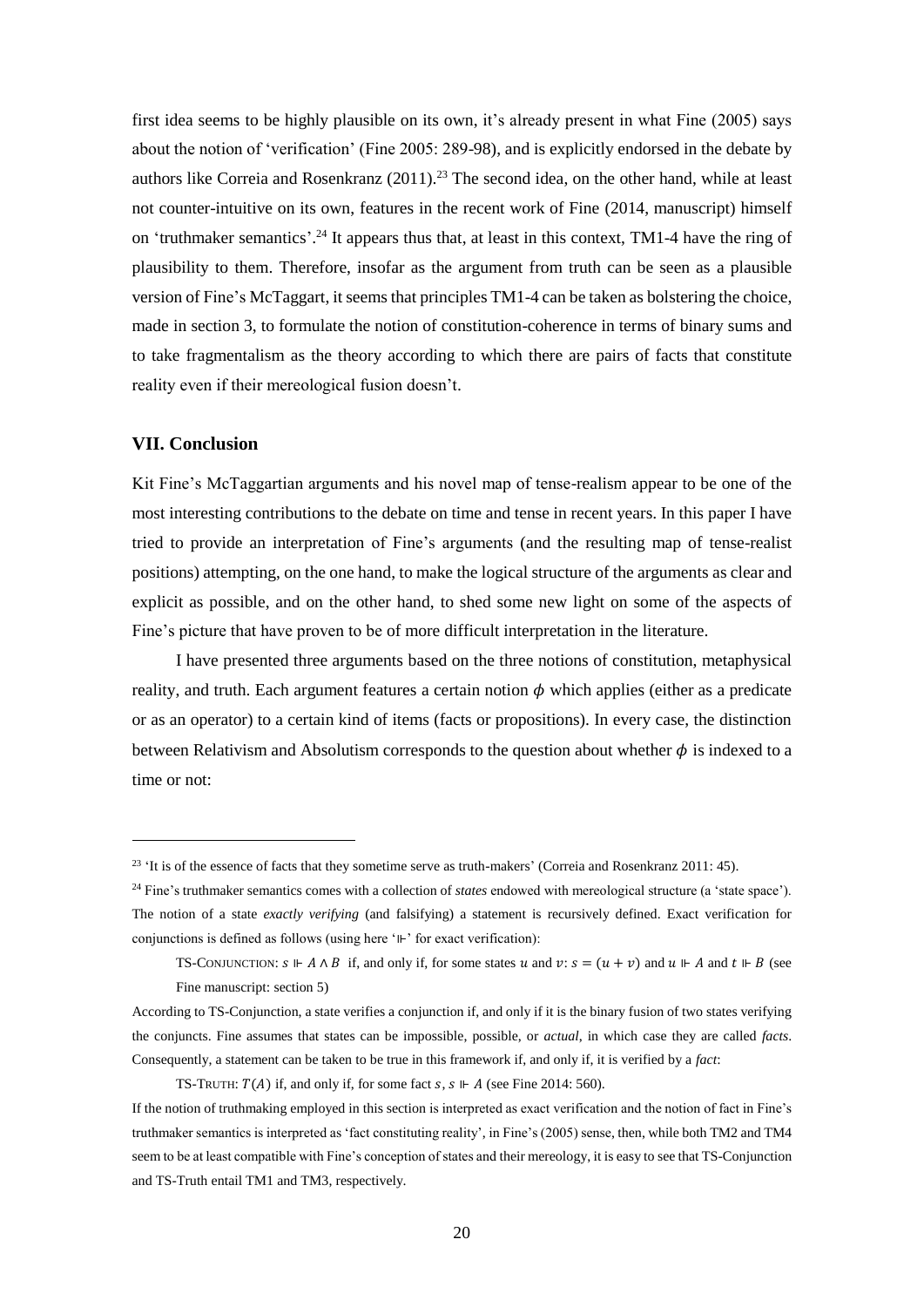ABSOLUTE- $\phi$ :  $\phi$ { $\{\}$ } Relative- $\phi$ :  $\phi_t$ { $\xi$ }

In each of the arguments the thesis whose rejection characterizes Fine's presentism—Neutrality is expressed by an that the familiar temporal operator 'it is sometimes the case that'  $(\mathcal{S})$  is factive:

NEUTRALITY:  $\mathbf{Sp} \vdash p$ 

-

The only difference between the arguments concerns the formulation of Coherence which, focussing here on its absolutist version, is expressed in terms of mereological *fusions* for the notion constitution, in terms of *pluralities* for the notions of metaphysical reality, and in terms of *conjunctions* for the notion of truth:

COHERENCE:  $C(a)$ ,  $C(b) \vdash C(a + b)$ COHERENCE(R):  $R[p], R[q] \vdash R[p, q]$ COHERENCE(T):  $Tp, Tq \vdash T(p \land q)$ 

This, however, should be taken as a welcome result. Recall that according to Fine, reference to facts and conjunctions can always be dispensed in favour of talk about metaphysical reality (regimented by his reality operator  $R$ ). At the same time, although conjunctions and fusions aren't part of the fundamental furniture of reality, they are quite plausibly *grounded* in it. <sup>25</sup> It should thus cause no surprise the fact that the kind of 'togetherness' characterizing the notion of coherence manifests itself as a plurality at the *fundamental* level and either as a conjunction or a mereological sum at more *derivative* levels, depending on the kind of entities in question.

The aim of this paper was to present a reconstruction of Fine's McTaggartian arguments and to give a comprehensive bird's-eye view of its main characterizing features. Reasons of space have forced me to leave many important issues for another occasion. Whether what was proposed in this paper will be able to withstand closer scrutiny, only time will tell. <sup>26</sup>

<sup>&</sup>lt;sup>25</sup> See Fine (2012) on the notion of grounding. For an introduction see, among many others, Bliss and Trogdon (2014). <sup>26</sup> An ancestor of this paper was presented at the LOGOS *Seminar in Metaphysics* at the University of Barcelona. I am very grateful to the audience on that occasion for their feedback. For academic and financial support I am grateful to the Secretary for Universities and Research of the Ministry of Economy and Knowledge of the Government of Catalonia and the COFUND programme of the Marie Curie Actions of the  $7<sup>th</sup> R&D$  Framework Programme of the European Union. Special thanks to Sven Rosenkranz for discussions on this and related topics.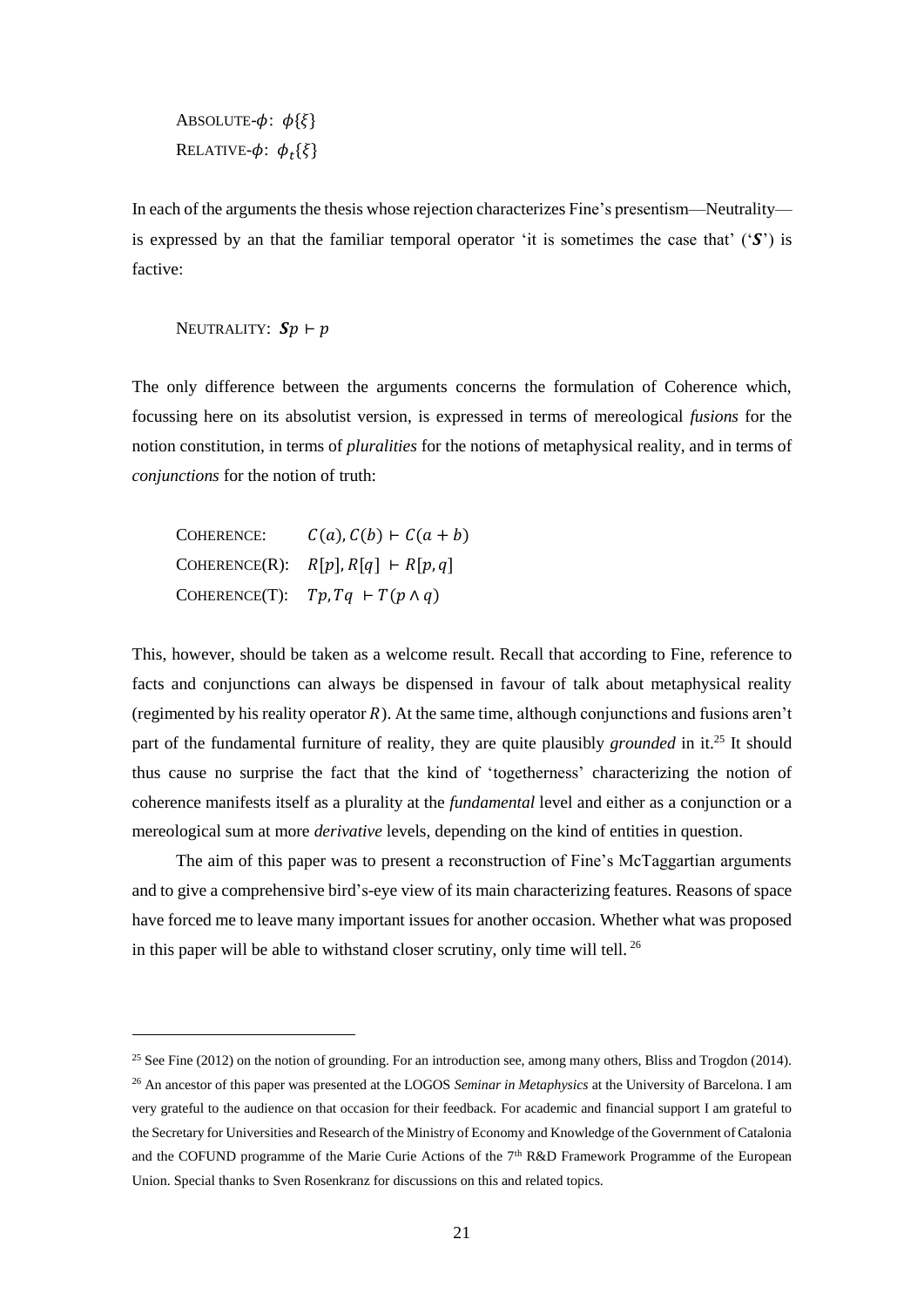# **References**

- BERTO, F & PRIEST, G. "Dialetheism," *Stanford Encyclopedia of Philosophy*. (Winter 2014 Edition), E. N. Zalta (ed.), <https://plato.stanford.edu/entries/dialetheism/>, 2013.
- BLISS, R. "Viciousness and the Structure of Reality," *Philosophical Studies* 166(2): 399–418, 2013.

\_\_\_\_\_\_\_ "Viciousness and Circles of Ground," *Metaphilosophy* 45(2): 245-56, (2014).

BLISS, R. & TROGDON, K. "Metaphysical Grounding," *Stanford Encyclopedia of Philosophy*. (Winter 2014 Edition), E. N. Zalta (ed.),

<http://plato.stanford.edu/archives/win2014/entries/grounding>, 2014.

- BROAD, C. D. *Scientific Thought*. Routledge and Kegan Paul, 1923.
- CAMERON,R. *The Moving Spotlight: An Essay on Time and Ontology*. Oxford: Oxford University Press, 2015.
- COBREROS, P. "Vagueness: Subvaluationism," *Philosophy Compass*, 8(5): 472-85, 2013.
- CORREIA, F., & ROSENKRANZ, S. "Living on the brink, or Welcome back growing-block!," in Bennett, K and Zimmerman, D. W. (eds), *Oxford Studies in Metaphysics, vol. 8*, Oxford University Press: 333-50, 2013.
- \_\_\_\_\_\_\_ "Eternal facts in an ageing universe," *Australasian Journal of Philosophy*, 90(2): 307- 20, 2012.

\_\_\_\_\_\_\_ *As time goes by. Eternal Facts in an Ageing Universe*, Paderborn, Mentis, 2011.

- DENG, N. "Fine's McTaggart, temporal passage," and the A versus B-debate. *Ratio*, 26(1): 19– 34, 2013.
- FINE, K. "Truthmaker Semantics," manuscript.
	- \_\_\_\_\_\_\_ "Truth-Maker Semantics for Intuitionistic Logic," *Journal of Philosophical Logic* 43(2- 3): 549-77, 2014
	- \_\_\_\_\_\_\_ "Guide to Ground," In Fabrice Correia & Benjamin Schnieder (eds.), *Metaphysical Grounding*. Cambridge University Press: 37-80, 2012.
- "The question of ontology," In David John Chalmers, David Manley & Ryan Wasserman (eds.), *Metametaphysics: New Essays on the Foundations of Ontology*, Oxford University Press: 157-77, 2009.
- \_\_\_\_\_\_\_ "The Reality of Tense," *Synthese* 150/3: 399–414, 2006.
- \_\_\_\_\_\_\_ "Tense and Reality," in his *Modality and Tense*, Oxford: Oxford University Press: 261– 320, 2005.

\_\_\_\_\_\_\_ "The question of realism," *Philosophers Imprint* 1 (1): 1-30, 2001.

LEWIS, D. *On the plurality of worlds*. Blackwell, 1986.

LIPMAN, M. "A passage theory of time," in *Oxford Studies in Metaphysics*, forthcoming.

\_\_\_\_\_\_\_ "Against Fundamentality‐Based Metaphysics," *Noûs* 50(4), 2016a.